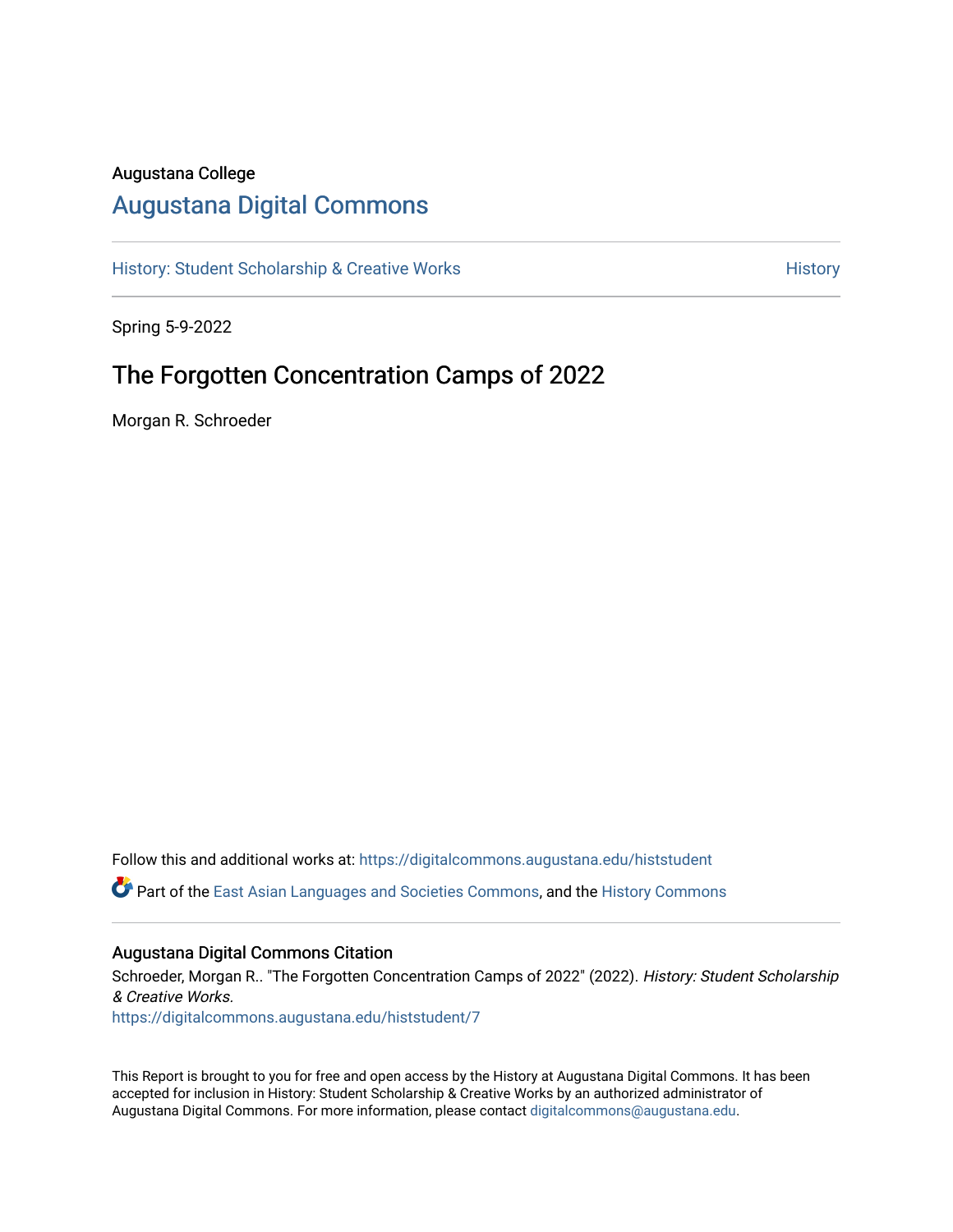# **The Forgotten Concentration Camps of 2022**

Morgan Schroeder

13 April 2022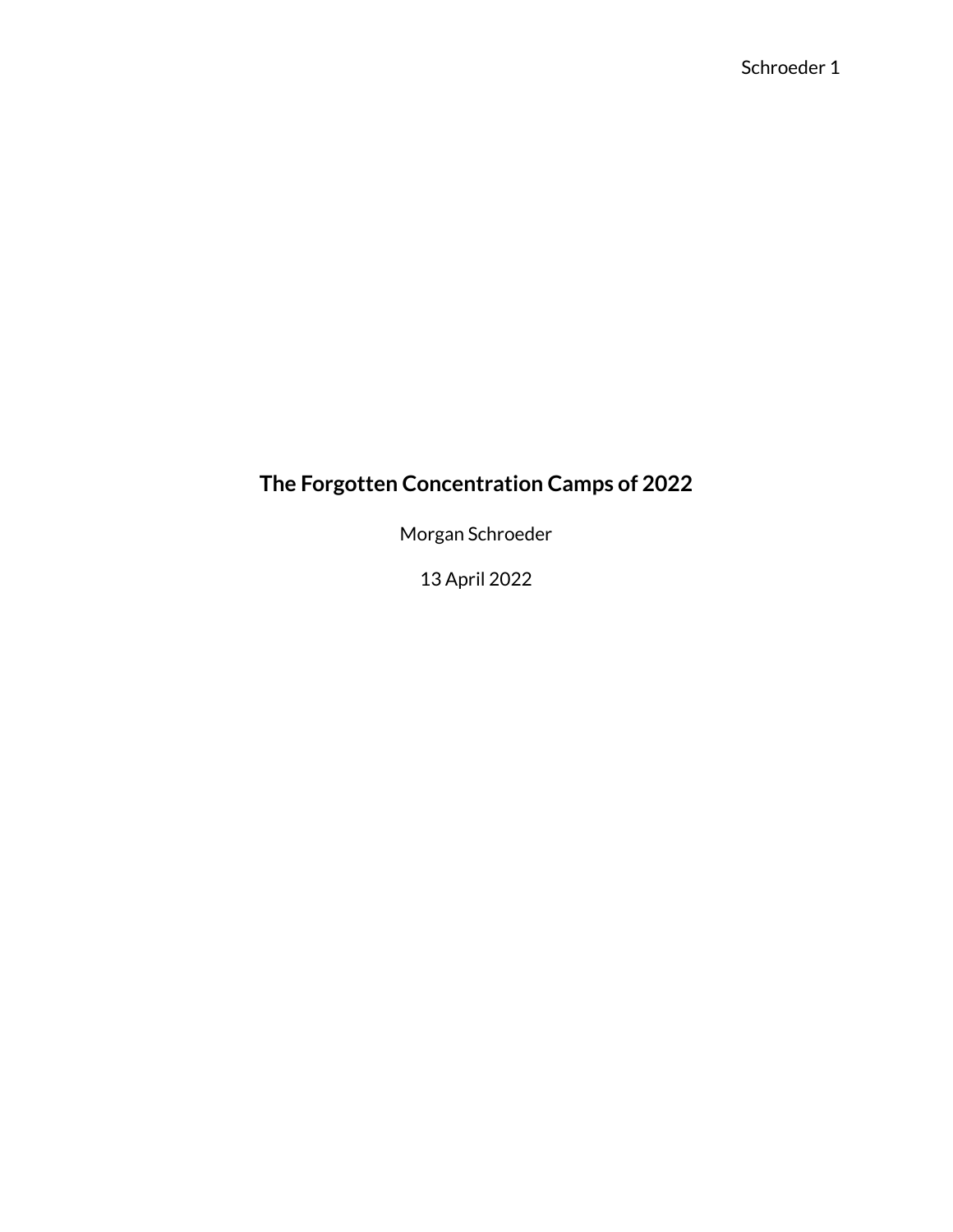Sitting in my Psychology 100 class, I hear the claim, "I could never be a Nazi." Many classmates said this as they watched Stanley Milgram's *Shock Experiment* tapes. The social psychologist became famous for his obedience experiments in which he sought to understand how a nation of people could support the worst acts of terror in history. Many would like to believe we could never become a Nazi, yet Milgram found that about 60% of people would be willing to shock a person to death just because an authority figure demanded it of them (Russell). Besides, a vast number of Americans hardly know a fact or statistic about the Holocaust. A study of young Americans (ages 18-39) shows that 23% of this population believe the Holocaust was a myth, that it was exaggerated in schools, or that they were not sure about the whole matter. In that same study, one in eight respondents said that they had never even heard of the Holocaust (Sherwood). Those of us who at least vaguely understand the Holocaust are fine-tuned to identify a Nazi or neo-Nazi when they wave around their obvious fascist flag, but we are blind when identifying tyranny. It is a wonder that people can claim they could never be a Nazi when we ignore a tyranny much stronger than Nazi Germany that lies just across the Pacific Ocean. Now is the time for us Americans to Call out both the Chinese and North Korean governments for the inhumane treatment of their citizens.

At this very moment in time, the Chinese government violates basic human rights with the long-term goal of supremacy over the rest of the world. Chairman Xi Jinping carries on the authoritarian mantle left behind from Chairman Mao Zedong and Deng Xiaoping by cleansing his country into his vision of an ideal nation. He encroaches on his own citizens' freedoms in ways that most Americans passively ignore in their everyday lives. Among such harsh restrictions include mass censorship, controlling birth rates, and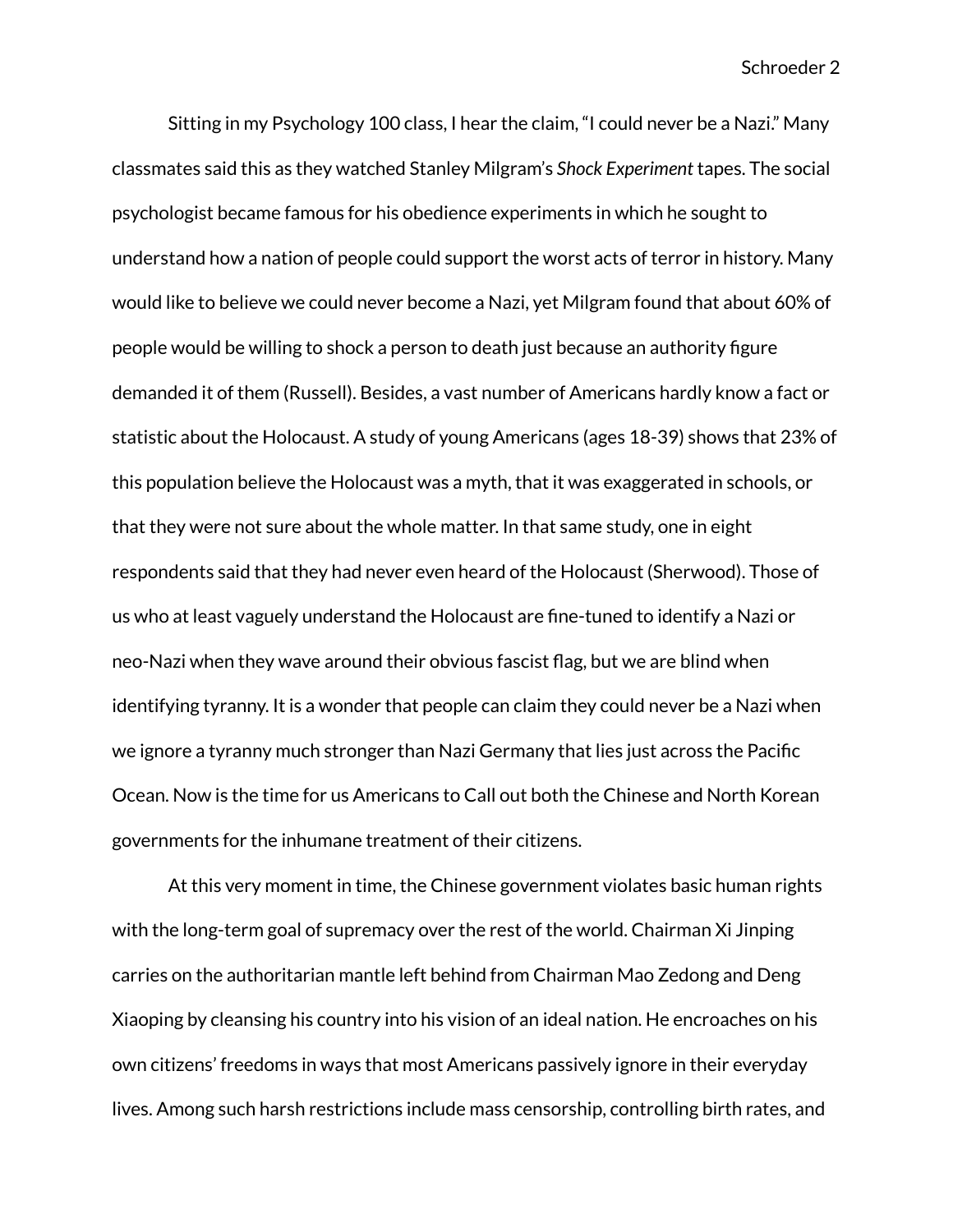implementing social credit scores that determine how loyal each citizen acts. Worst of all, China actively runs concentration camps, threatens neighboring countries with invasion, and openly supports North Korea. These atrocious actions add up to a modern-day Holocaust. As China defiles human rights, Americans buy billions of dollars worth of Chinese products and refrain from speaking out in great numbers. China follows a similar path as the Nazis did, and we Americans, as so many citizens did in the past, are sitting passively as they grow stronger. We must learn from history before tragedy overtakes us first. If we Americans claim to live up to the heroes who brought down the Nazis in World War II, then it would be ludicrous to ignore the parallels between Nazi Germany and China.

After the crushing defeat of World War I, Germany fell into financial ruin with a population overcome by bitterness. Hitler struggled during the war as a member of the German armed forces, apparently showing great courage throughout it, but powers outside of his control ultimately defeated Germany. Kaiser Wilhelm II abandoned Germany for Holland, which forced the remaining German leaders to sign an armistice (Shirer 29). Hitler and many Germans thought that they needed someone to blame for these misfortunes. They consequently developed the mentality of having been "stabbed in the back," which presumably caused their downfall (Shirer 31). After recovering from the war, Hilter found work in Germany and began speaking publicly about the state of German society. These speeches drew in large and enthusiastic crowds. At one event, a man named Anton Drexler invited Hitler to join his new National Socialist (Nazi) Party and so began Hitler's official political career (Shirer 36).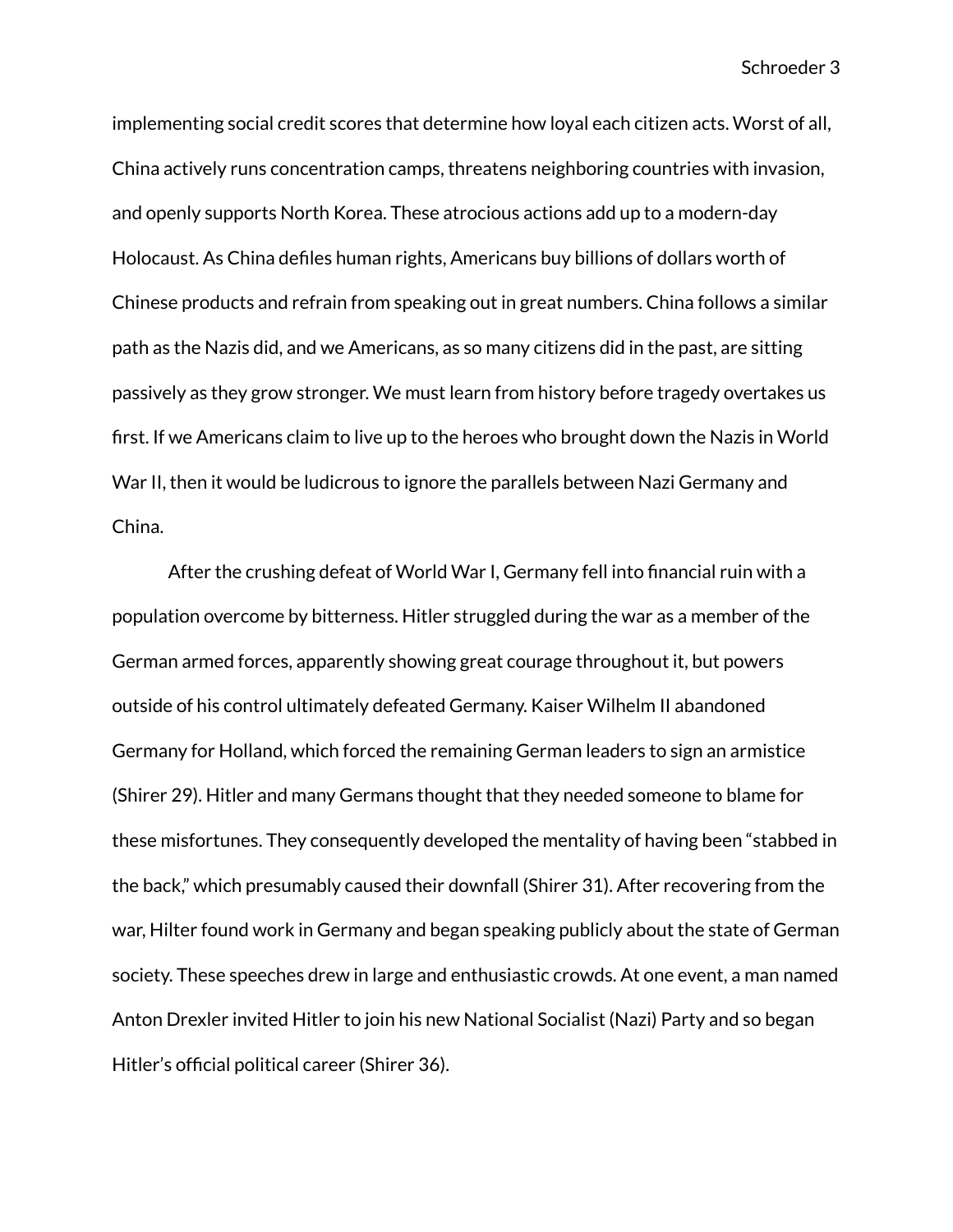The Holocaust did not occur over night. Adolf Hitler began his life of politics in Vienna by observing the Pan-German Party and the Christian Social Party. From the former came articulated hatred of the Jewish population and the desire of German supremacy over Europe (Shirer 23-24). This disdain rumbled in the underbelly of Austria and Germany for many years, but failed to catch fire. Hitler saw opportunity in this shared sentiment among his fellow citizens. At the same time, the party failed to see the value of using religion as a weapon of emotional manipulation. This is why Hitler turned towards the Christian Social Party. This party understood the importance of incorporating religious pathos into politics and they also appreciated the power of propaganda. These two parties led to Hitler's eventual prosperity with the Nazi Party. He learned these successful tactics from each, yet avoided the mistakes that prevented either from uplifting Austria.

From then on, Hitler rapidly rose to power, eventually becoming Chancellor of Germany in large part due to his ability to manipulate the masses. He slowly turned up the heat on society, and never took a measure too extreme to be recognized until it was too late. Remembering the lessons of Austria, he simultaneously ordered the production of propaganda and expanded his military power. He used the WWI defeat to fuel his citizens' rage towards outsiders, with Jews at the epicenter of this xenophobia. The relentless rage blinded citizens into allowing six million Jews to be murdered in less than a decade (Shirer 880). Nazis systematically eradicated Jewish citizens from the surrounding countries with never-before-seen efficiency. They worked most effectively in Poland. Once-ordinary German men threw Jews into ghettos or shot them on the spot. Many prisoners including Jews, the disabled, the mentally ill, and ethnic minorities faced a fate worse than death.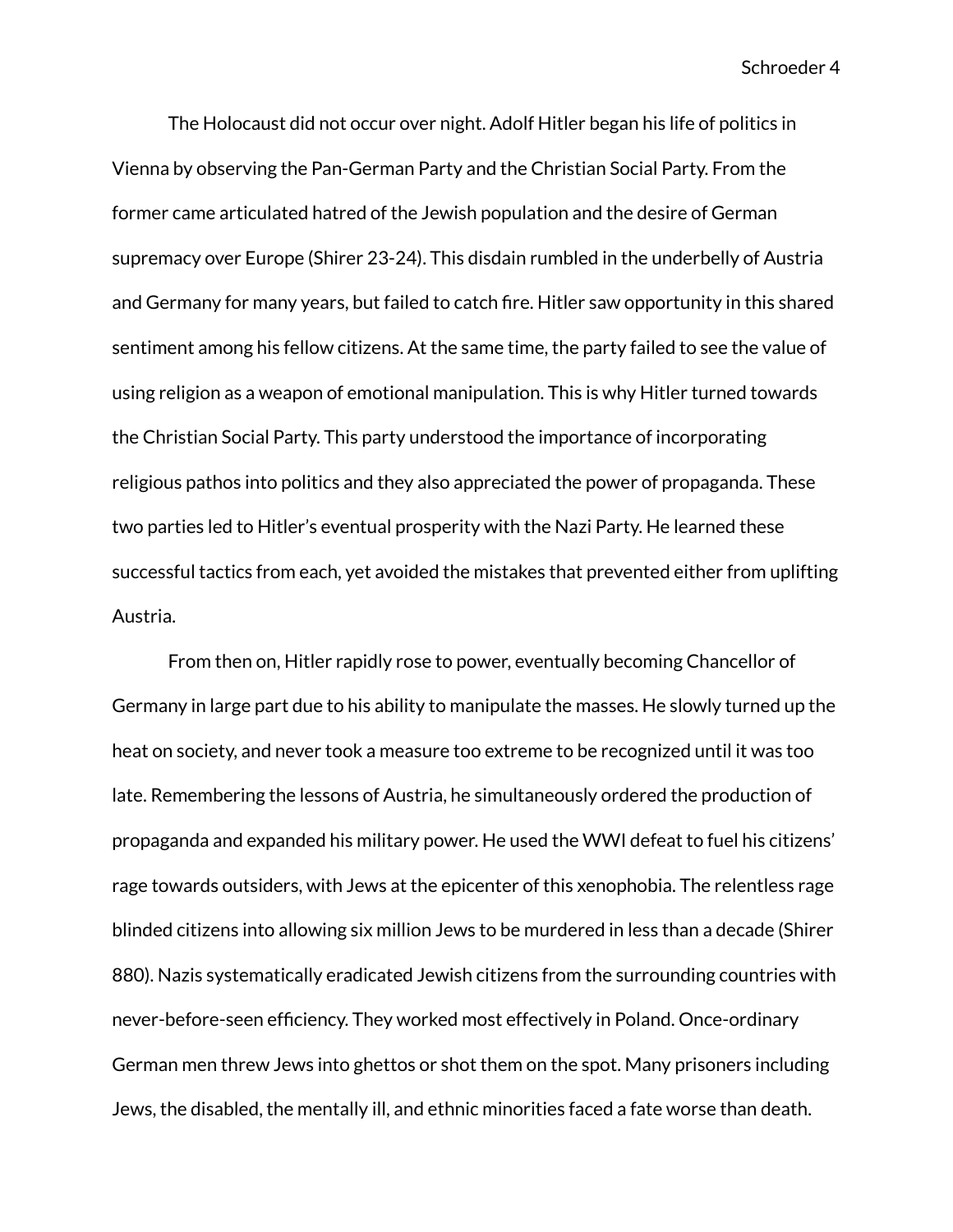The Nazis imprisoned them in the infamous concentration camps and experimented on many for the sake of curiosity. They used both men and women to test varying air pressures or grafted their bones. In Dachau, they forced gypsies to live on salt water until they died of organ failure (Shirer 881). When the prisoners became useless to the Nazis, they weaponized starvation and sent them to extermination chambers.

Historians passionately retell the story of the Holocaust because each and every victim of Germany must be honored. We owe it to the victims, to do the opposite of what the Nazis wanted: to keep their memory alive. We owe it to them because otherwise we may as well have killed them twice. Today, the world faces the same threat with a different name. Fascists, communists, and authoritarian governments all stem from the same lust for power and the dismissal of human rights, yet many like to split them up into different simplified political camps. The Nazis taught us that the suppression of out-group ethnicities and races is wrong. This statement almost seems self-evident today, however the communists did not leave the same impact on society that makes people quake at the thought of it, despite killing millions more.

The lesson we should learn from communists is centered on the danger of equality of outcomes. This fatal flaw in the communist theory cost the lives of millions because it just*seemed* right. Society would become a peaceful utopia if everyone followed the law of complete equality of outcome, where comrades generously give their excess wealth to the poor, and the poor, inturn, use these resources wisely. Yet, such a society cannot exist because communism fundamentally ignores human nature. While it is true that humans are inherently greedy, it does not mean that we are condemned *only* to be greedy. We deserve differentiation and advancement for our accomplishments. This does not just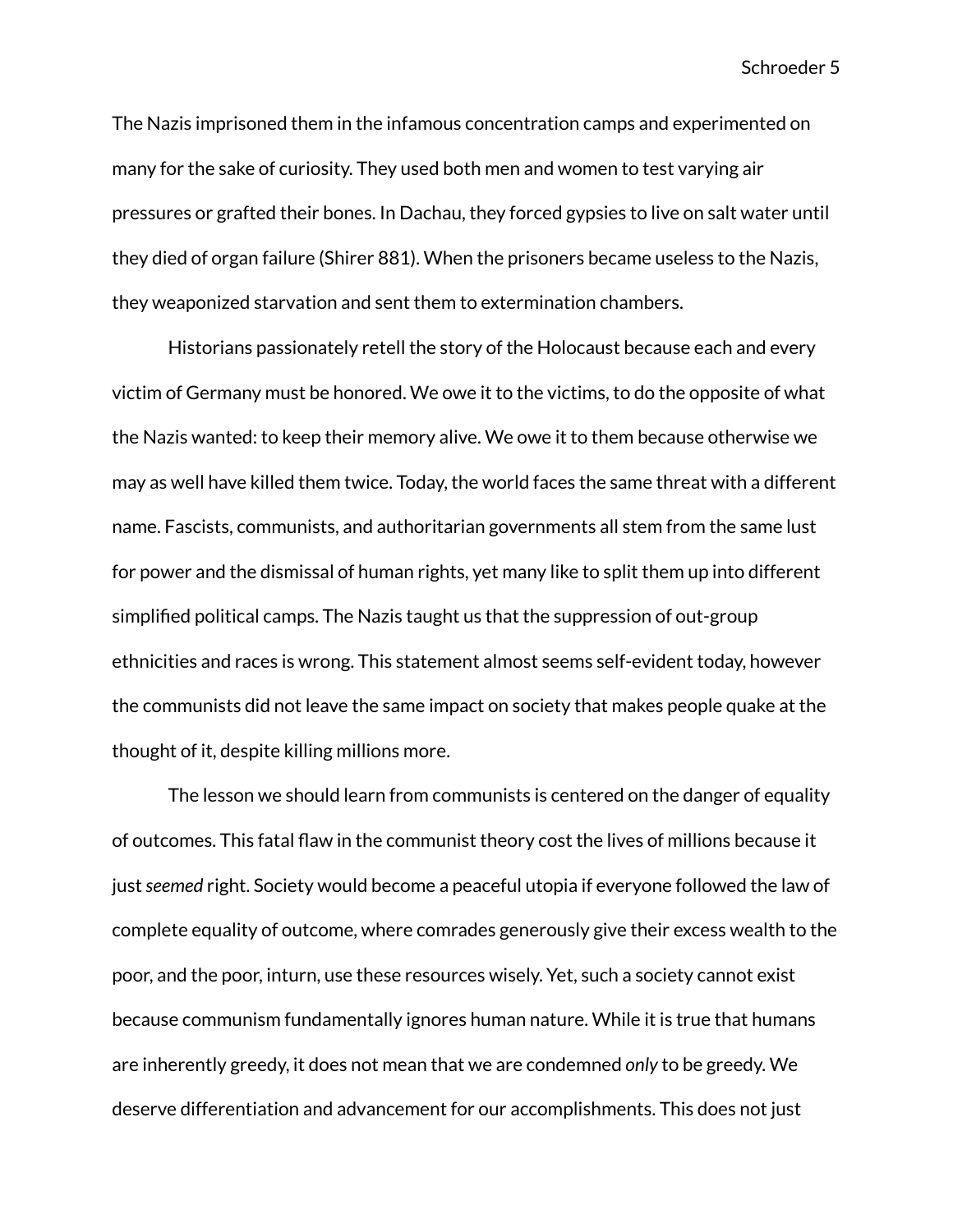mean that those born with privilege are the only citizens allowed to achieve, but rather that even those born with disadvantages should be allowed to ascend a hierarchy of merit; thus is the good that comes from the equality of opportunity. Communists of the past started their regimes by striving for this equality of outcome, promising the disadvantaged that they would have their revenge on their oppressors. Incompetent leadership and the dismissal of merit magnified the resulting mass murders.

That being said, the Chinese communist revolutionaries did not spring up from imagined wrongs, much like facist Germans in the 1930s. For Germans, the implementation of the Treaty of Versailles destroyed any acquired gains they fought for in WWI. They lost land outside of the country, lost many lives in the fighting, and their military became diminished. This complex situation worsened during the worldwide economic depression of the early 1930s (Shirer 32). Such turmoil, combined with growing bitterness, resulted in both Mao Zedong and Adolf Hitler's absolute takeovers.

China emerged from a complicated early half of the 20th century. Just before WWII, Japan invaded the northeast region of the country known as Manchuria, then began taking cities further south. Most notable of these invasions happened at the capital city of Nanking. Japanese soldiers brutally killed an estimated 300,000 Chinese citizens in the span of just six weeks. In Iris Chang's book *The Rape of Nanking*, she includes first-hand photos of the incident. The evidence shows the brutal aftermath of the worst instances of sadism. Japanese soldiers left their rape victums mutilated with deep lacerations and poles shoved into their viginas. The soldiers used men for bayonet practice and discarded their bodies into the surrounding rivers (Chang 146-147). While these events took place, Japan also opened a research development center nearby where they captured Chinese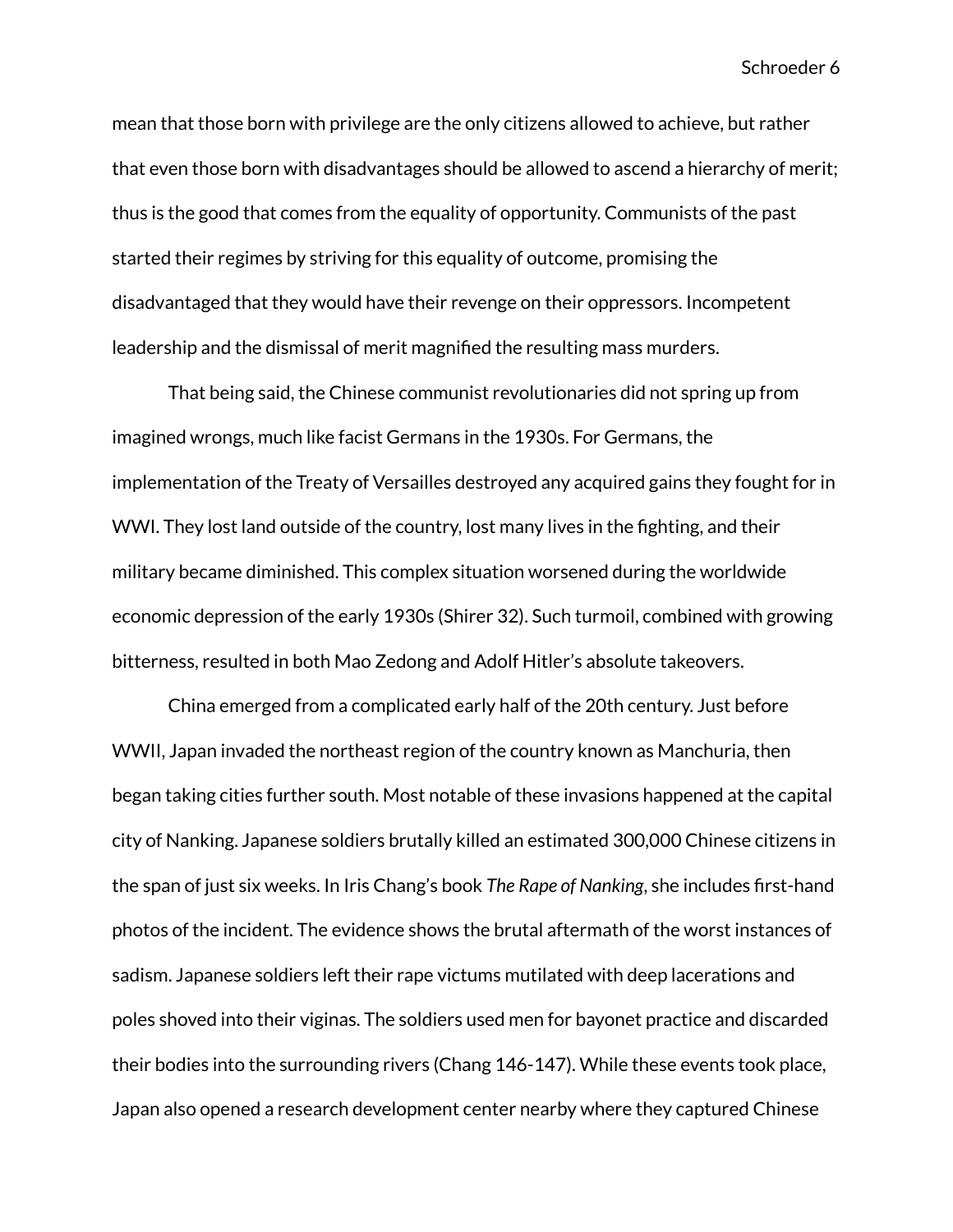citizens and prisoners of war to use as test subjects for biological warfare. The cruelest forms of torture took place within the walls of Unit 731. Here, a gathering of scientists infected people with plagues, froze and heated skin until flesh fell off, and performed vivisections: live surgeries with no goal in-mind for the surgeons (Devolder). The Chinese citizens fortunate enough to survive were deeply scarred . They never received any reparations, in large part due to America's assistance with covering up the torture. America's silence only cost the Japanese government unlimited access to the morbid test data (Devolder). Japan used China like a slave nation throughout the 1930s. The Chinese refused to be victimized any longer.

In 1949, Chairman Mao Zedong took control and established the People's Republic of China. Like Hitler did in Germany, Mao promised to bring China into a position of control all the while purging his own country in his image. This became an epoch in Chinese history known as Liberation, for where Mao oversaw the deaths of millions of citizens. The revolutionaries under his command started their "liberation" with the Anti-Rightist Campaign. They blamed the rightists, much like how the Nazi's blamed the Jews, for keeping valuable resources to themselves during the crisises of the 1930s. The revolutionists put these undesirable citizens into work camps or slaughtered them outright (Kristof 66). However, the very people who fed the masses were the same ones the communists deemed as unfit for their utopia. The revolutionaries' fatal mistake came to fruition as China entered their worst period in history.

In 1958 came the Great Leap Forward, a narcissistic facade that resulted in the largest famine and most unnatural deaths in human history, all in the name of a fairer future. Historians estimate that between 30 and 45 million people died during this period.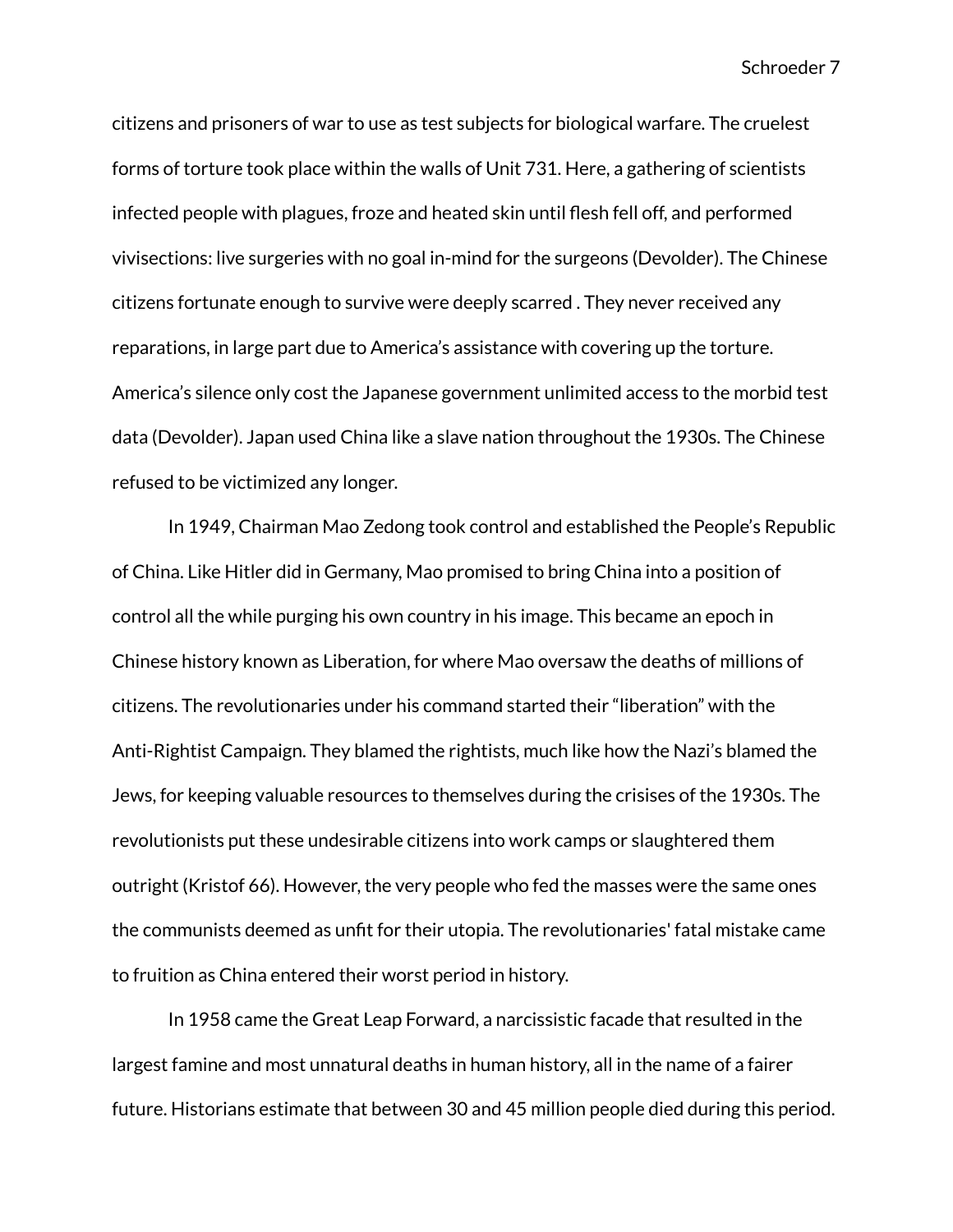This death toll easily topples the records of the worst dictators in recorded history. Comparatively, Joseph Stalin oversaw the deaths of 10 million people in a similar fashion. In both China and the Soviet Union, citizens died due to the complete mismanagement of the promised resource distribution (Kristof 66). Not only did government leaders order the deaths of farmers, but also doctors and private business owners who might have helped alleviate the famines. Even if the Chinese revolutionaries correctly labeled the upper classes as being exploitative, citizens could have sustained themselves more capably under their influence. They could have worked with them instead of impatiently employing ignorant elitism.

After Mao's death, the mass slaughtering and starvation slowed down exponentially. China became more modern and focused on stabilization. Government leaders even freed up the market to allow for some entrepreneurs to take advantage of their desperate economic needs. As the markets became more open, the citizens integrated more individualistic attitudes into their lives as well, especially among college-age adults. The growing western-esque sentiment gave the citizens enough confidence to finally call out the corruption in the government, but as soon as Chairman Deng realized the threat against his position, he pushed back. In 1989, students protested for a more democratic government, many of them willfully fasting to prove their dedication to the cause (Kristof 81). The government subsequently declared martial law to put an end to the growing movement. What became of it is known today as the Tiananmen Square Massacre. Tanks were moved in to intimidate and soldiers shot at thousands of people. An unknown number of people died, but it is estimated that the numbers range from hundreds or thousands (Kristof 90). After this incident, no other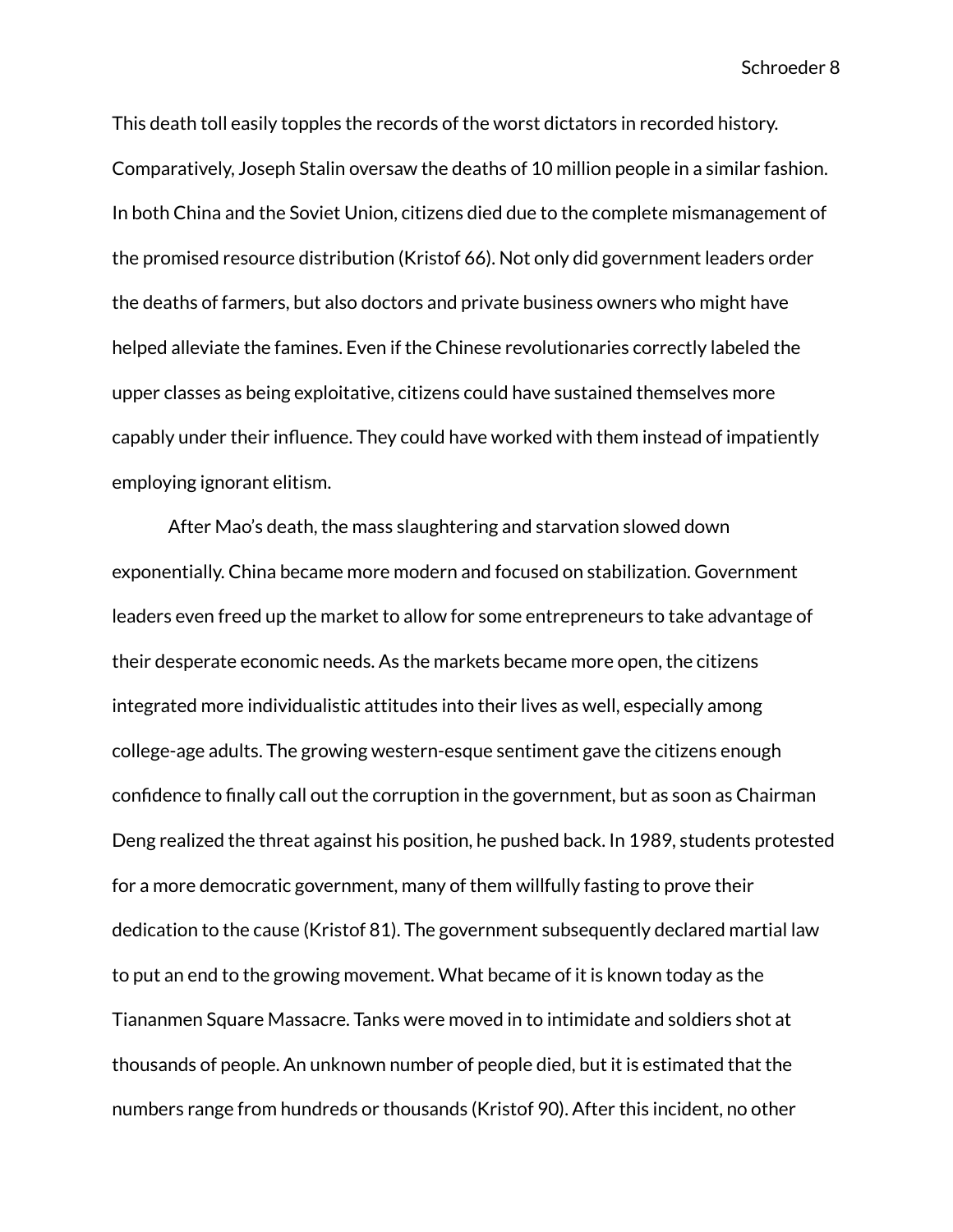large protests emerged. China remained a semi-capitalist country with no checks or balances to ensure the survival of this system.

Due to draconian policies of the overarching government of modern-day China, Chinese citizens may not be able to study the true history of their own country. Regrettably, many Americans do not use their freedom to understand history either. The Chinese establishment is anti-American to the core. They share no common ground with our Constitution and support no particular stances that current liberals or conservatives take. This does not mean anyone should turn with hatred towards Chinese citizens. The government creates these problems, and citizens caught in their system should not be held to the same degree of accountability. Even if Americans understand little about the history of China, in the past few years, many turned their focus towards the country. From 2018 to 2021, the American view on China dropped from 42 points out of 100 to 28, with lower being "colder or more negative" (Moncus). An explanation for this decline was certainly inspired by both former President Trump's negative opinion towards them and the public's knowledge that COVID-19 originated in Wuhan.

Passive information fed by the 24-hour news cycle only worsened Americans' obscured view of China, leading to a frenzy of reactions whenever the subject of the country is brought up. In March of 2021, a year after the initial pandemic lockdowns across America, a man entered an Asian spa in Atlanta and killed four of its workers (Bauerlein). While the shooter claims to be a sex addict who was not racially motivated, the legitimacy of his words is debated among Americans. Those who do not believe him started the hashtag #StopAsianHate. This caught on across social media, publicly calling out any hatred people may feel towards Asians, linking this to frustration with the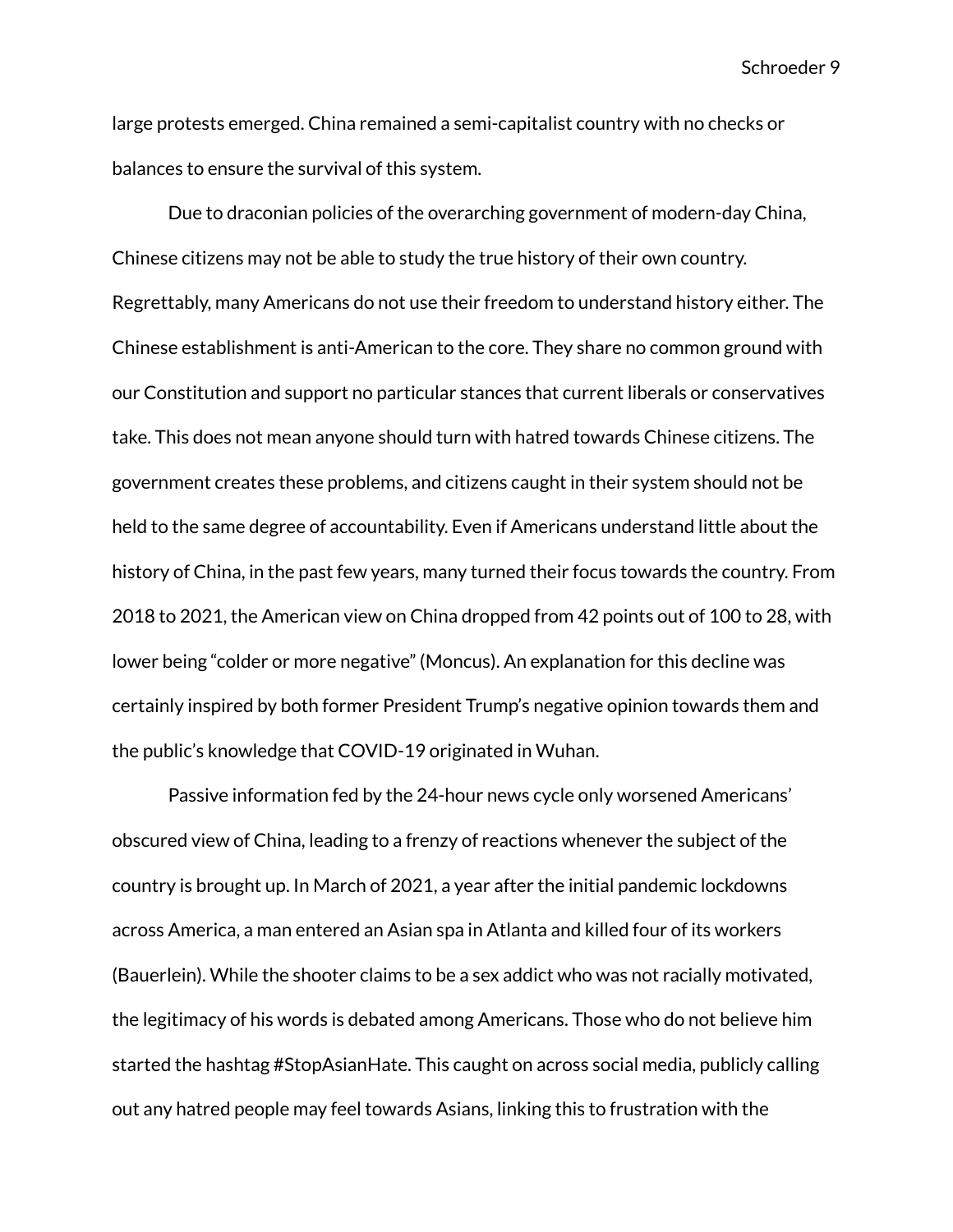pandemic. No other major events involving crimes towards Asians occured other than the wildly unreported hate crime where a man beat an innocent Asian woman with a cane (Sisak). Even though video evidence of this event came out to the public, those who monitored Asian-haters overlooked this incident, but authorities handled it nonetheless. Besides the neglect of this hate crime, Americans remained on high alert for anti-Asian sentiment, some people even going so far as to praise China to avoid being labeled as a racist.

American citizens hold a deep trust in China. We do not admit it, but show this through our actions. Besides the fact that most of our imports needlessly come from this country, China also exports an increasing amount of media to America. Hypocrisy breeds fruitfully under these conditions. Our consumption of Chinese goods is almost unavoidable whether someone claims to be #AgainstAsianHate, believes in ending trade with China, or simply is aware of China's evil.

In 2020, the American public awaited the release of the live action film, *Mulan,* with mixed anticipation. The controversy started with the lead actress Liu Yifei's tweet in 2019 that read, "I support Hong Kong police" (Specter). This tweet led to a number of Americans responding with #BoycottMulan. At the time, Hong Kong's struggle for independence reached a new height with police crackdowns and mass protests similar to the Tiananmen Square Movement (Kristof 87). The people of Hong Kong took a stand against this illegal action in 2019 when China began to officially annex the region into the mainland. China advanced too soon based on the pact they agreed to with Britain in 1997. The massive protests resulted in Chinese police units using aggressive force against them. These protests gathered some attention from the media with most of the coverage coming from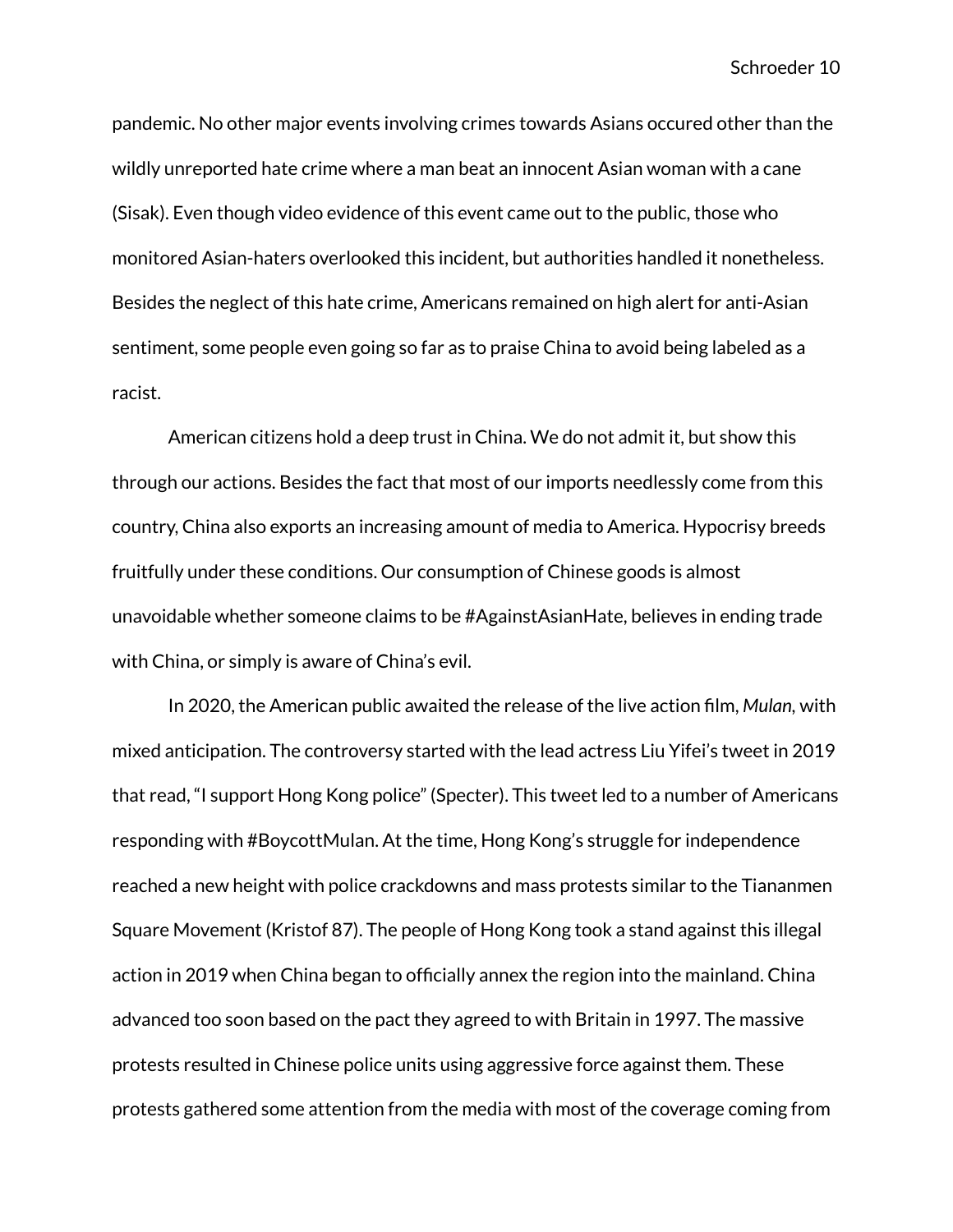when they first began. The mainstream media paid less and less attention to this issue as time went on, but the issue remains very real for the people being tear gassed and beaten ("How China"). Yifei apparently supports that. The American government made no impactful moves in assisting Hong Kong, even though the protesters there wave our flag around as a symbol of hope.

The general American population seems to share the sentiment that Hong Kong should be free and China should stop using police forces against protesters. Yet the Twitter mob flipped against democracy and compelled the actor John Cena to apologize to China. His crime was saying that Taiwan is a country. This comment presumably could not pass through the filter of being against Asian hate. Not only did Cena apologize, but he said, "I love and respect China and Chinese people. I'm very, very sorry about my mistake." Numerous political commentators all fired back, calling Cena "pathetic" (Moore). The Chinese government continuously claims that Taiwan is a rogue state that needs to submit to Chinese rule, yet the Taiwanese declared themselves to live in an independent democracy long ago. Taiwan's president Tsai Ing-Wen of the Democratic Progressive Party continually stands up to China even with the threat of military force. She is currently trying to gain more support from outside countries to slow but hopeful progress ("Taiwan's Pursuit").

All influential celebrities, including John Cena have every reason to support President Tsai. Cena owns enough resources to research facts before speaking or he could even pay someone else to do it for him if he so chooses. Yet he sheepishly backs down out of fear and criticism on Twitter. It is pathetic that even America's private class will not take advantage of their freedom and do good by condemning the obvious problem. Celebrity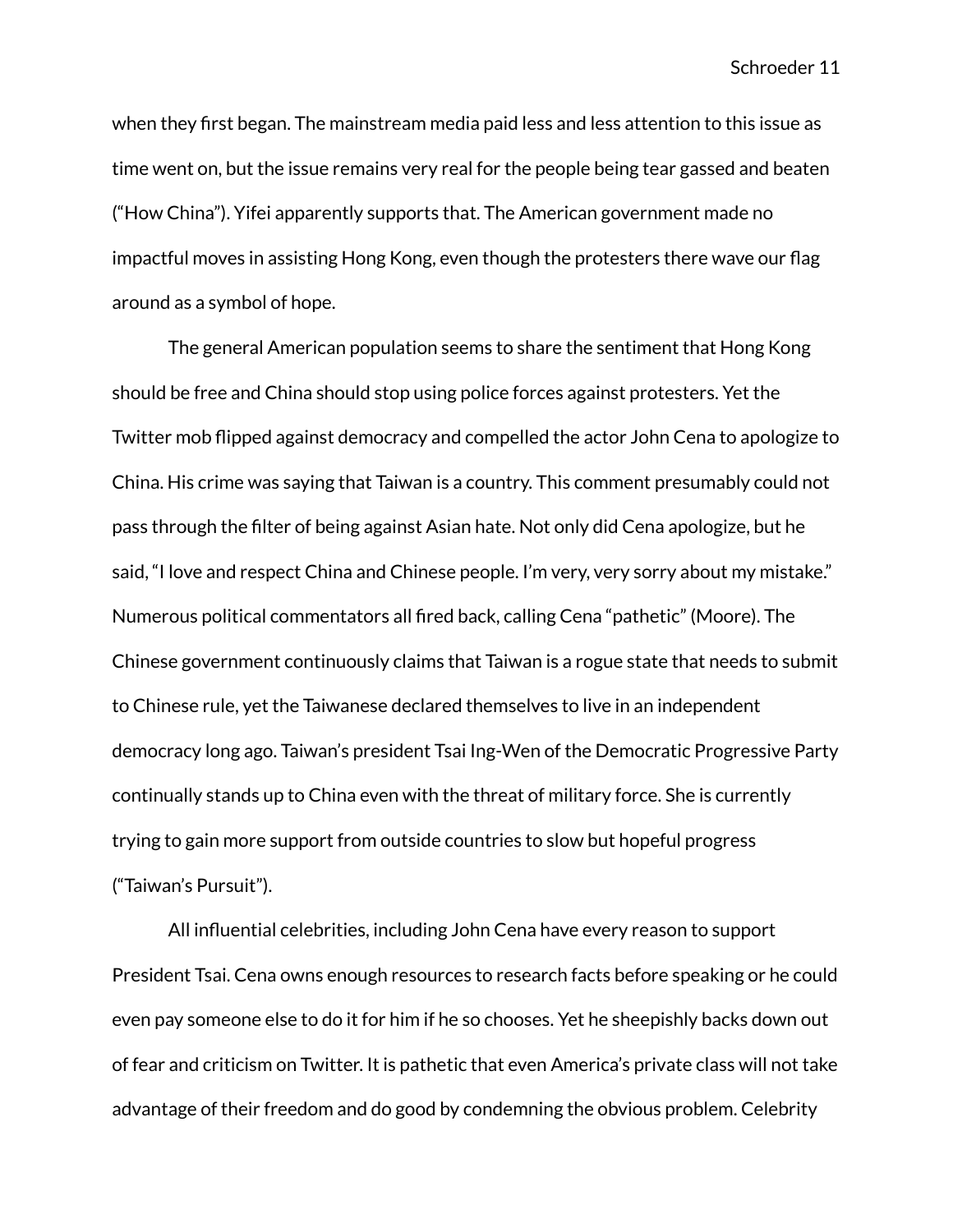words matter a lot to the public, and those with that status hold the ability to spur on an impactful movement if they really wanted to. Such a cowardice nature harkens back to those who appeased the threat that the Nazis posed in the early 1930s. Even the United Kingdom's Prime Minister, Neville Chamberlain, submitted to Hitler early on, resulting in his country to be on constant defense for most of WWII. Chamberlain lied to his country and paid the price by German air raids (Ricks, 58). He did not act until it was too late, and today's citizens must not make the same mistake.

While apologizing seems to be a minimal sacrifice towards China, Cena and the people who took offense to his comments do not know who exactly they apologized to. To be clear, the people of China deserve to be treated with respect as much as anyone else. Conversely, the government officials of their country deserve opposition. Chairman Xi Jinping openly declared that he wants China to dominate the world. He wants the strongest military, best technology, and specifically desires to reign superior over American military forces. He calls these three phases the 2049 Plan (Axe). It is unfathomable that Americans did not go into a craze when this information first came out. What is more terrifying is that, unlike WWII, America does not have time to be neutral. Xi states that the point of this new military will be to strike first and fast (Axe). China will not plow through France, Poland, and Britain before America decides to join the war. China will target America first and foremost if it comes to it.

Outside of military power, Chinese companies controlled by the government recently began to win over the influence of American minds. As seen from John Cena, Chinese officials assert control through fear that is evoked by enraged revolutionist-types here in America. A clear example of this is seen through the TikTok app, which proves to be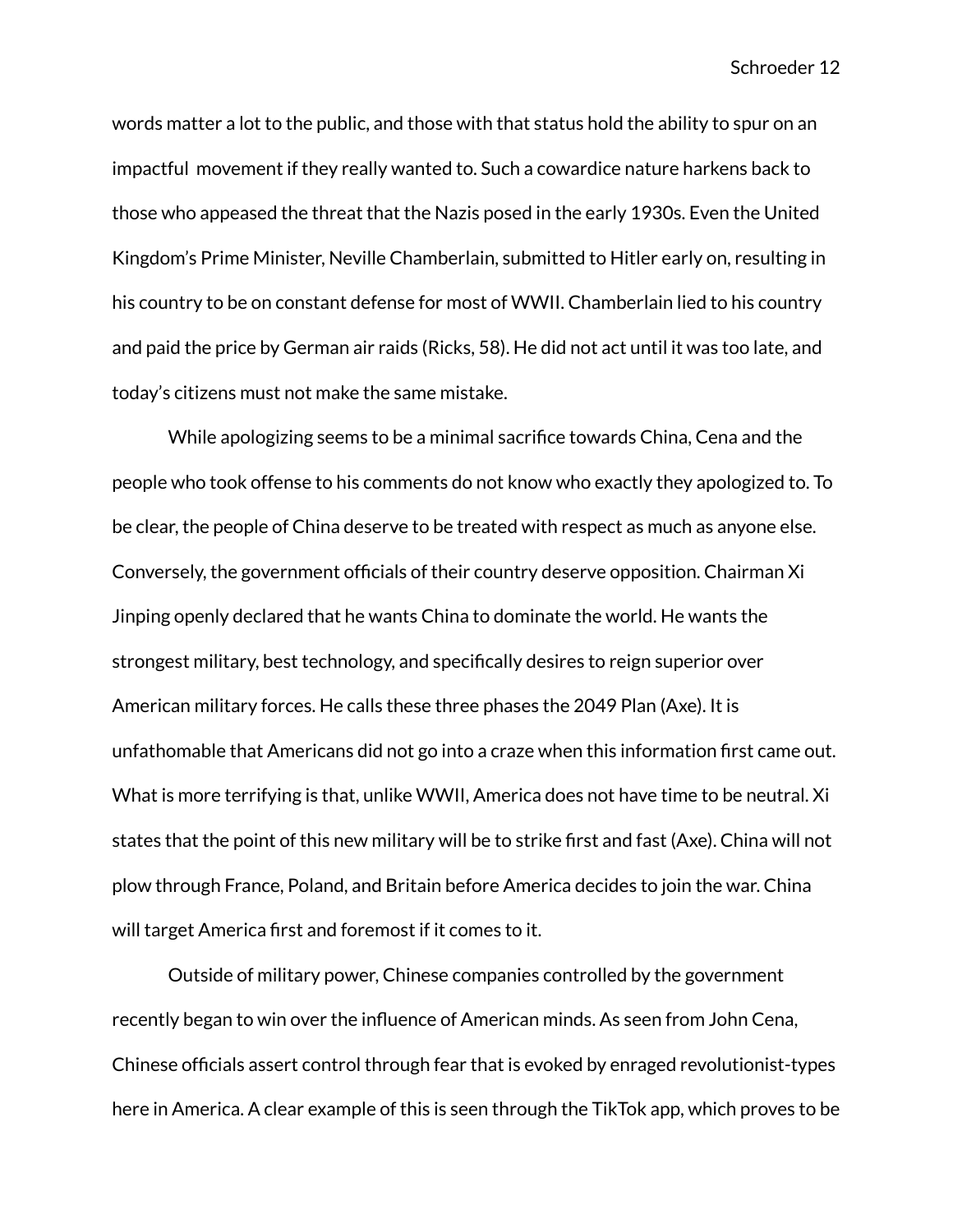simultaneously addictive and dangerous. The Chinese company ByteDance designed the app to spy on its users through a microphone and by collecting data. These data can then be given to the Chinese government, which subsequently holds the power to manipulate TikTok users (Moon). When Americans already face turmoil due to our political divide, this app can exacerbate the division in a multitude of ways, including but not limited to supporting radical political ideologies and spreading misinformation (Moon). Part of China's 2049 plan involves making their own country more appealing (Axe). TikTok opens the door for China to alter the malleable minds of America's youth (Moon). China's advanced technology gives them a leg up that Nazi Germany only could have dreamt of. It may be the most effective channel of propaganda in the world.

The most startling comparison to Nazi Germany comes from China's implementation of concentration camps. These camps hold a million or more Uyghur people, a minority of Muslims in east Asia. Little information leaks out regarding the conditions of these camps due to a rather successful cover-up by government officials. The limited evidence available leads many to call it a genocide. The Chinese police collect Uyghurs, not unlike the means used by the SS, and put them into confined facilities. The police separate Uyghur families, sterlize women, and torture all of them into making false confessions of being terrorists. An ex-police officer, who wished to remain anonymous and who worked in a Uyghur detention center, said that he and other officers would arrest and brutally beat prisoners following orders from their higher-ups. He recalls a colleague slamming a prisoner's head into a metal radiator as an example to the Uyghurs. He also noted that not a single person he arrested and interrogated committed any crime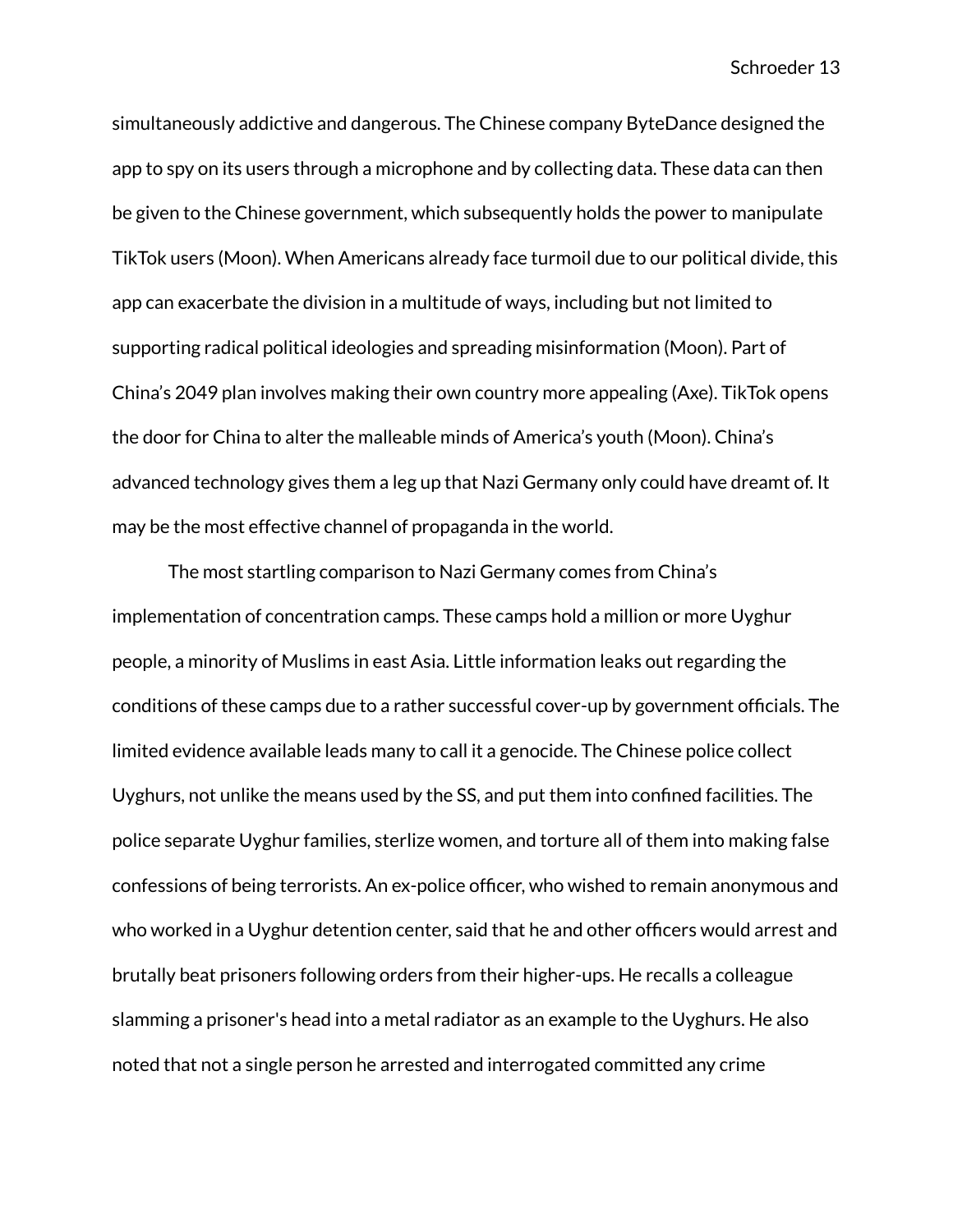(Watson). This slow and secret operation started in 2014, but has gained little attention around the world.

Uyghurs who escaped Chinese detainment and who now live in the US plead with the American government to do something about the atrocities being committed by the Chinese. The American government responds with silence. Zumrat Dawut, a victim of sterilization, regularly speaks out about her experience in the camps. Complicit Chinese teachers force the captured Uyghurs to abandon their cultures and replace their religion with a love for the Chinese government. Even though current standards in Chinese society lean away from the communist past, the teachers still praise Mao like a god. As the teachers reform the minds of the Uyghurs, officials force these hostages to perform physical labor to prove that they can be of use to the country as a whole. They involuntarily produce large quantities of cotton and sell it around the world, especially to American consumers. Any form of resistance from the slaves and the police make them disappear. Dawut herself paid a high price for speaking out, even when living in America. The Chinese police detained her father as a threat so she would stop fighting back. When she refused to conform to their demands they executed him, but denied being involved with his sudden death (Gatehouse). The sterilization, executions, and suppression of cultures adds up to why we should consider this ongoing atrocity a genocide. Millions of Uyghurs live in concentration camps for the crime of existing. Even those fortunate enough to leave China still cannot escape the totalitarian control that Xi Jinping holds.

These modern day concentration camps go against everything America stands for, no matter one's political affiliation, so why are they not grabbing more attention? Fear and the association with other dangerous countries stop us. For a complete analysis of the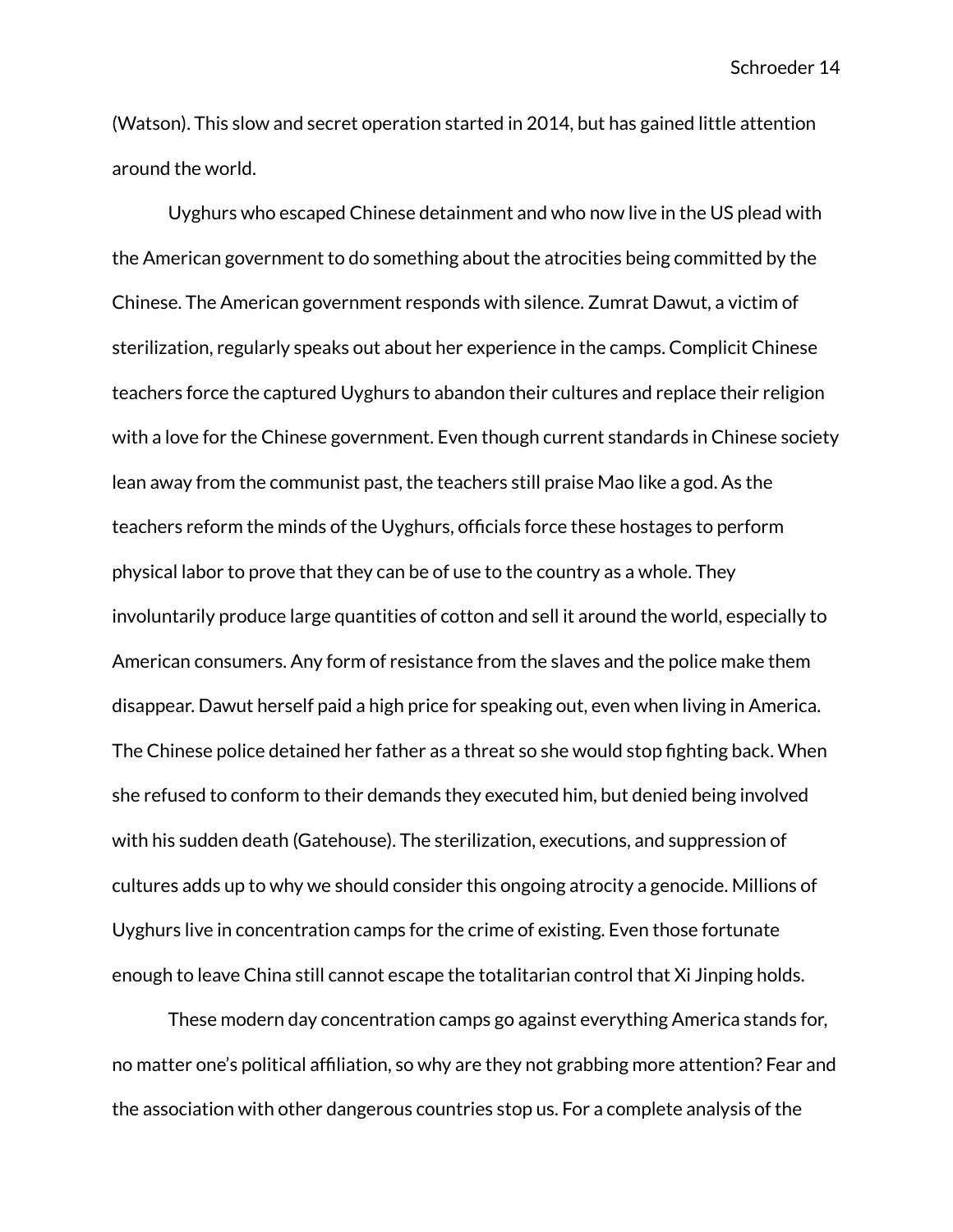Chinese government, its tight relationship with North Korea cannot be neglected. To put it simply, North Korea could not sustain itself without the help of China. The two countries partake in trade and China donates aid, but only a minimal amount (Albert). China supports North Korea for two main reasons. First, to uphold the communist ideals the two countries struggled for since the 1940s. As horribly governed as it is, North Korea still represents another team member to this ideology, which proves to be a win for them no matter the cost. The second reason China sustains North Korea comes down to the millions of starving citizens living there. Xi and the Chinese elite hate the burdensome North Koreans. If their little-brother country collapsed, millions of North Korean refugees would slam the Chinese border. It would be the worst humanitarian crisis in the modern world (Albert). The Supreme Leader Kim Jong-un rules over the worst dictatorship in this world, but it hangs on by a thread of grace supplied by Xi.

We must not immediately associate North Korea with nuclear weapons and "brainwashed" citizens. This simply is not the entire story. It is true that Kim's advancement of missiles in 2017 concerned governments and citizens worldwide, including in China (Albert). It seems that not much else can be sanctioned from North Korea's government, but this should not be Americans' concern. The citizens of North Korea must be recognized. A few popular podcast hosts, including Lex Fridman, use their platforms to encourage more conversations about the country. He researches AI at Massachusetts Institute of Technology and hosts the *Lex Fridman Podcast* where a wide variety of interviewees come to talk about current events. He sat down for an interview with Yeonmi Park, a North Korean defector turned human rights activist who wrote *In Order to Live*. This autobiography explains her journey and gives insights about her isolated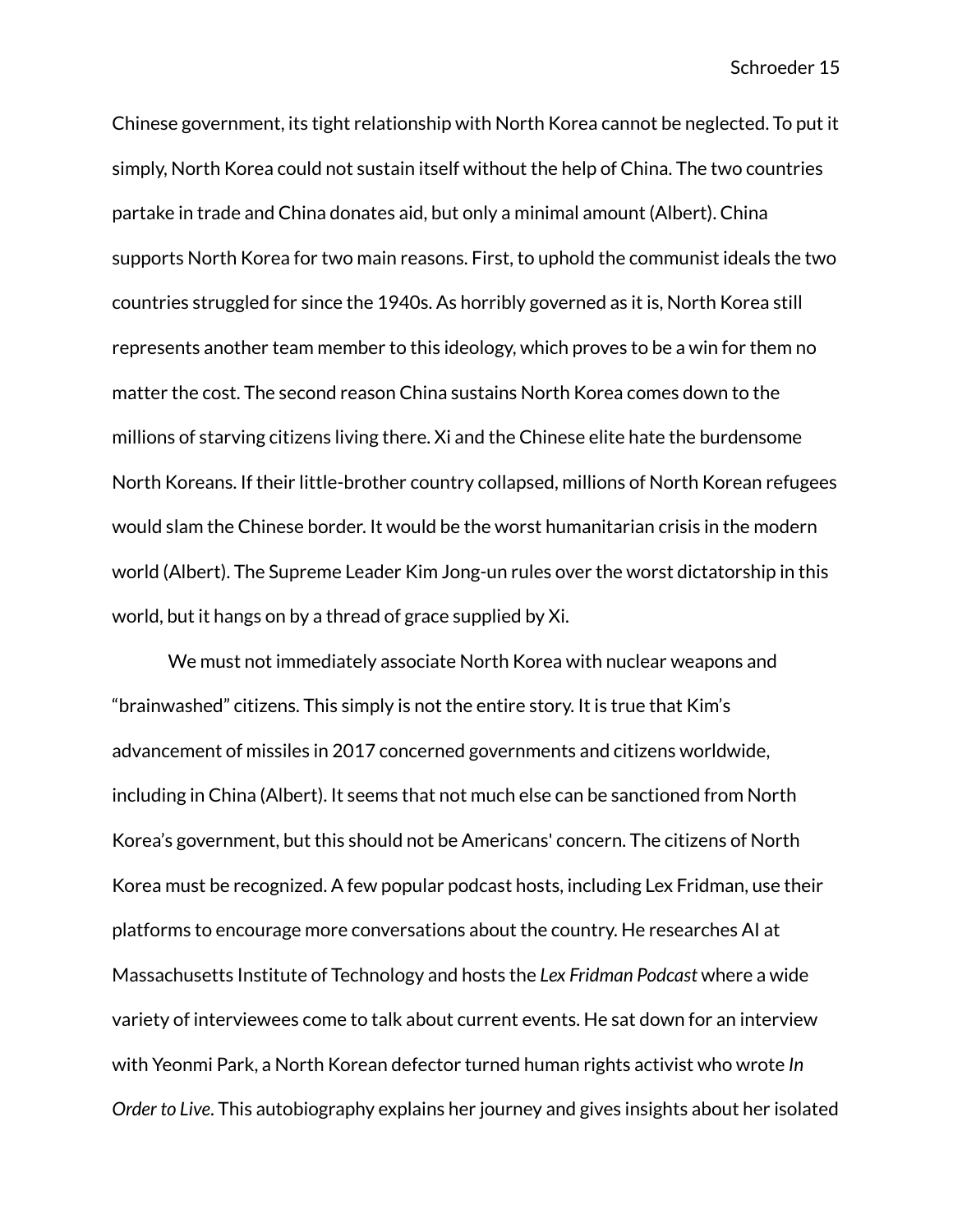homeland. Her main goal is to share the story of the 25 million of citizens who the dictatorship silences. Park says on the podcast, echoing the United Nations' words, "The Holocaust is happening again… how or why are you okay doing nothing about it?" (Fridman). Park went through hell on earth her entire childhood. She suffered indoctrination, starvation, and was forced to witness public executions. She brings up the fact that we raise millions of dollars for animals each year, but then asks why we do not invest in the humans who live and die under constant oppression? Why do we want to go to Mars when we cannot solve the injustice across the ocean? Yeonmi and Fridman conclude that humans do not want to accept that we are capable of these horrors, so we willfully ignore the issue (Fridman).

The outlook on American opposition toward China is bleak. Perhaps unsurprisingly, the inaction against the humanitarian crisis seems to come down to money. In 2020, the US bought \$434.7 billion worth of imports from China, most of which related to technology. Even though we exported \$124.5 billion worth of goods to the country, China still comes out on top (*United States*). Our dependence on China simultaneously sustains and weakens America. Theoretically, if we stopped importing and exporting all at once, China would not suffer nearly as much as we would. America would be without supplies, and if China develops their hard and fast military, put up against ours, our nation might not make it. Now-retired American General John Hyten agrees that China's development is outpacing us. He suggests that we work on advancing quicker, with less bureaucracy, and keep close ties with our allies (Marquardt). Yet both the American government and the private class of citizens refuse to act. China holds power in almost every aspect of life. We wear their products made by slaves. We watch thousands of videos and sacrifice our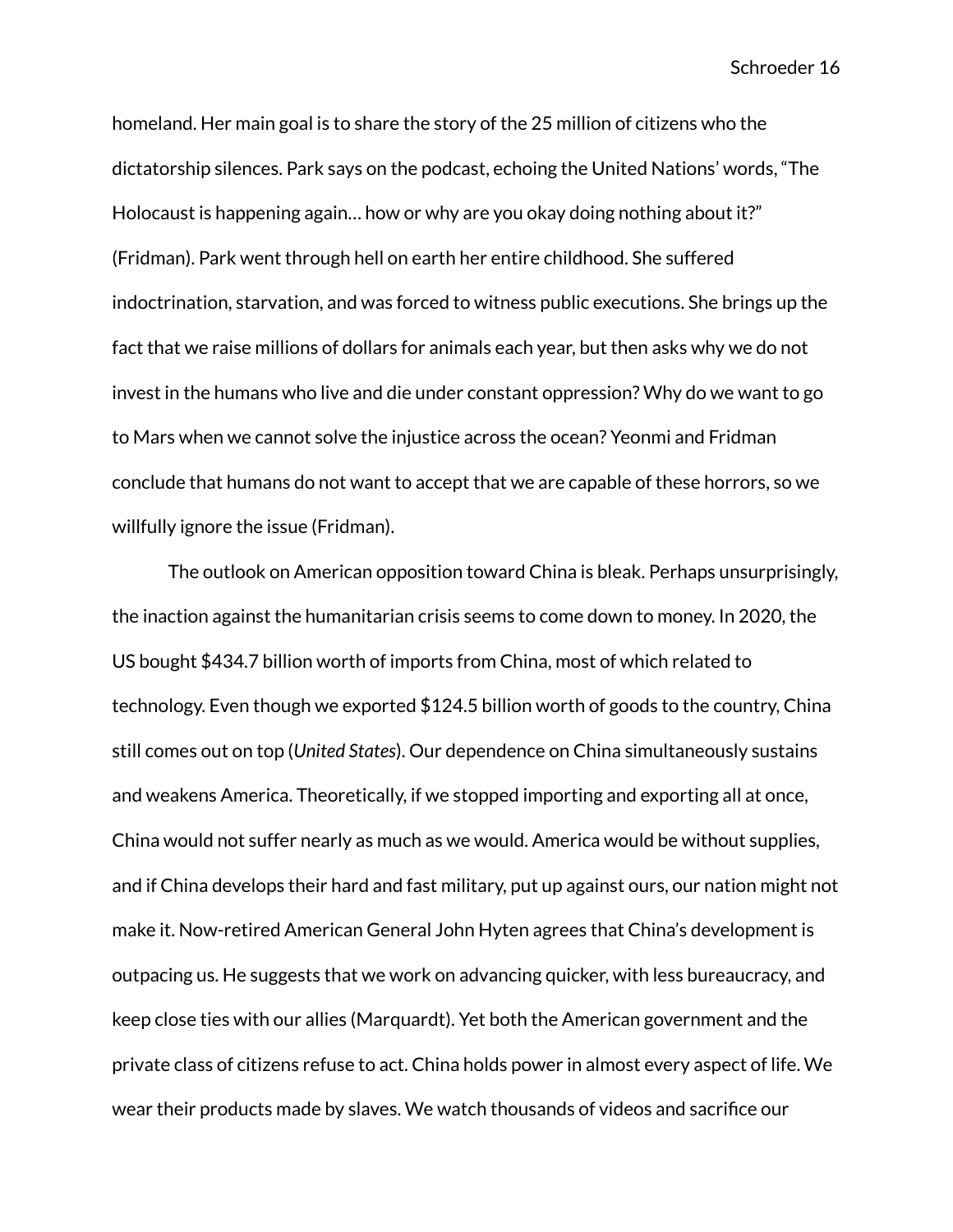identity to their data logs. We sit by idly while millions of people are slowly killed, directly or indirectly, all because of Xi. He possesses nuclear weapons. He allys with others who do as well. They are forming a military that is larger and far more intelligent than ours while we squabble over comparatively trivial matters. What the hell can we do?

As citizens of a free country, some responsibility falls on us to *see* these victims. Simply acknowledging them and helping when we can shows politicians that we care about the issue. Our Kantian imperfect duties cannot always be applicable to everyday life, but serve a noble cause that must be contributed to for the sake of humanity. To look for guidance on how to move forward, we can turn towards those who overcame the worst obstacles in history. Although millions died because of tyranny in the past, many more lived. As we enjoy the comforts of our modern lives, we must remember that we stand on the shoulders of giants.

Yeonmi Park escaped North Korea with nothing but her mother and the clothes on her back. She was tricked into joining the Chinese sex trafficking blackmarket and eventually escaped, only to march for miles through a desert in the middle of a storm in sub-zero temperatures (Park 139, 195). Why? She laughed and said, "for a bowl of rice" (Fridman). She just wanted to feel full for once in her life. Many of us would hail such bravery and admire her for having hope, which she admits that she is losing. She does not understand the increasingly hedonistic nature of free countries. If we, with our free state, cannot stop evil then she fears that no one can.

Still, others resist falling into despair. Benjamin Ferencz is the last living prosecutor who condemned the Nazis during the Nuremberg trials. He began his career in the army as an enlisted man after pursuing a law degree. After years of hard work and dedication to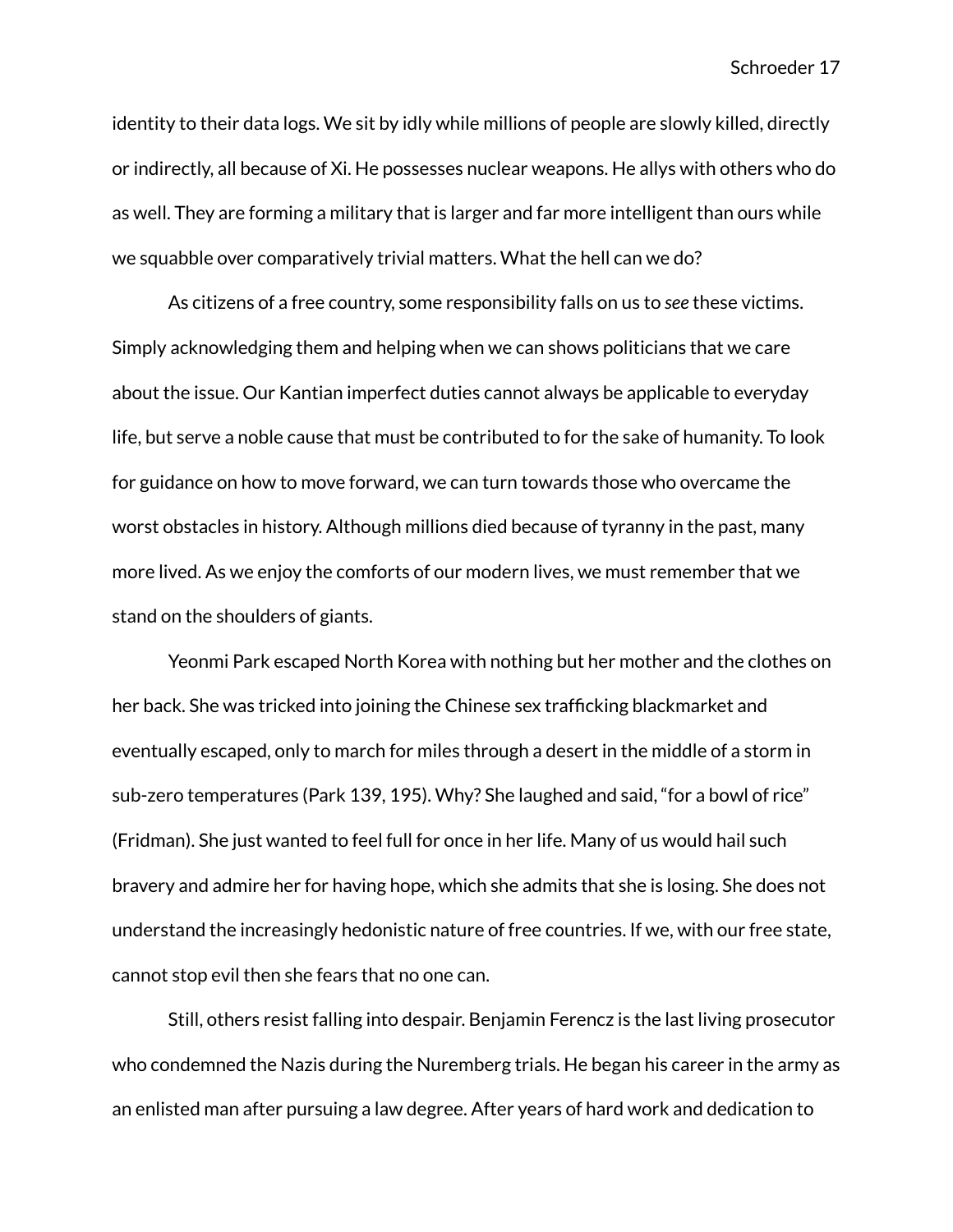his country, he was chosen by higher officers to present the evidence that would bring on the greatest act of justice in history. Through the turmoil of WWII, he found one bit of advice that we would be wise to follow: "Never give up" (Gleckman).

As inspiring as this sounds, opposers of tyranny cannot afford to be arrogant. The burden of knowledge can be painful. Iris Chang, author of *The Rape of Nanking*, commited suicide while pursuing the forgotten Holocaust of WWII. At a young age, her Chinese-American parents told her about the massacre at Nanking, warning her that she must not forget it. The details of the incident will make anyone sick. The Japanese army mangled people in unimaginable ways. Once one learns about the incident it is hard to turn away from it. Chang believed that pursuing truth mattered more than her own discomfort. She therefore published her book and shined a light onto the criminally overlooked tragedy. It is unclear why exactly she took her own life. Many suspect she had depression her whole life and constantly being reminded of the atrocities picked away at her mind until the end (McLaughlin).

When facing a threat as significant as the Nazis, a plethora of brave men and women told their stories of how they managed to survive. Unfortunately, many concentration camp survivors have passed away, but their documented advice can still breathe light into the future plans of humanity. One of the greatest accounts of living in a concentration camp comes from Viktor Frankl. In his famous book, *Man's Search for Meaning*, Frankl describes the conditions he suffered. He started his journey in Auschwitz (Frankl 51). The lack of food and excruciating working conditions contributed to the complete psychological regression of the camp's prisoners. With nothing to do but think, Frankl developed an existential philosophy that allowed him to create a mental rulebook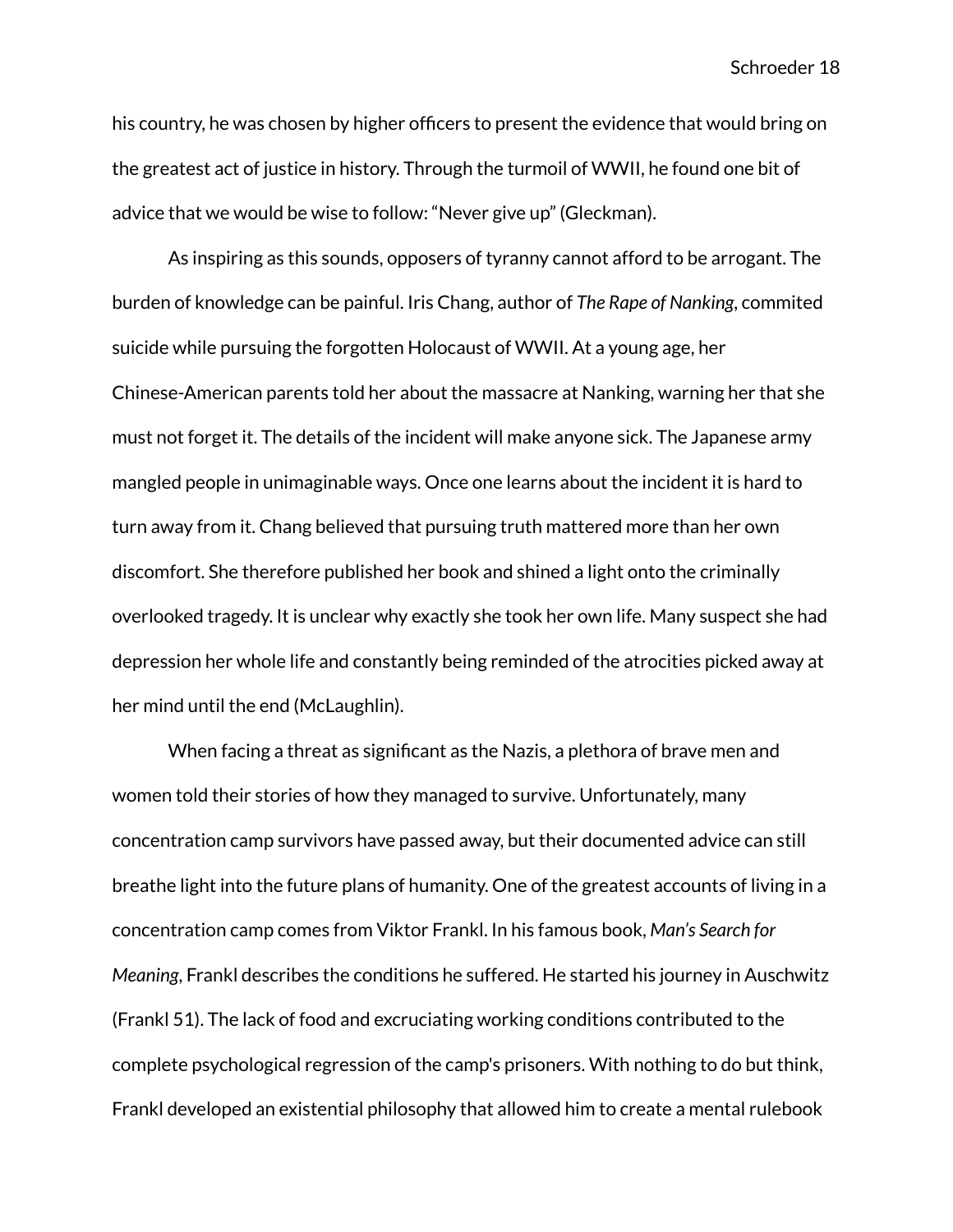for survival. First and foremost, he realized that he and his fellow inmates were not the products of their new environment, but rather they held the ability to control their perspectives on their situation. They could fall apart by hoping for one single goal of freedom, or work with what they could and endure (Frankl 107). He realized that we must be worthy of suffering and know that life expects things from us; we do not just expect things from life. A significant moment for Frankl came when the Nazis transported him to a new camp affiliated with Dachau and he found out that this new place had no gas chambers. He and his friends managed to be grateful, even hopeful, and they thought that the future was not as bleak as before (Frankl 71). Frankl's book provides us with infinite wisdom on how to get through the worst of times. This man endured incomprehensible pain, but he acknowledged that his personal experience became worthwhile because he could spread this information to those who need it most.

If you are reading this essay, you are not in a concentration camp. You may freely act as you please as long as you do not harm anyone else. You can read this and carry on with your life, or you can take up the responsibility this information demands. I will not dare to propose a plan to solve every single problem occurring in China or North Korea, but I will do what I can now, as a college student, to get the attention of powerful people focused on those who need it most. I often wondered how people could survive in a concentration camp when modern life seems so arduous. Survivors' answers to this question explain that it comes down to the most pure human instinct: the desire to live. I have searched for a single answer to address the problems our future will inevitably face by studying the aforementioned heroes. At the beginning of my expedition, I thought that I needed advice that could shake me awake, and I would be eternally inspired by it. I now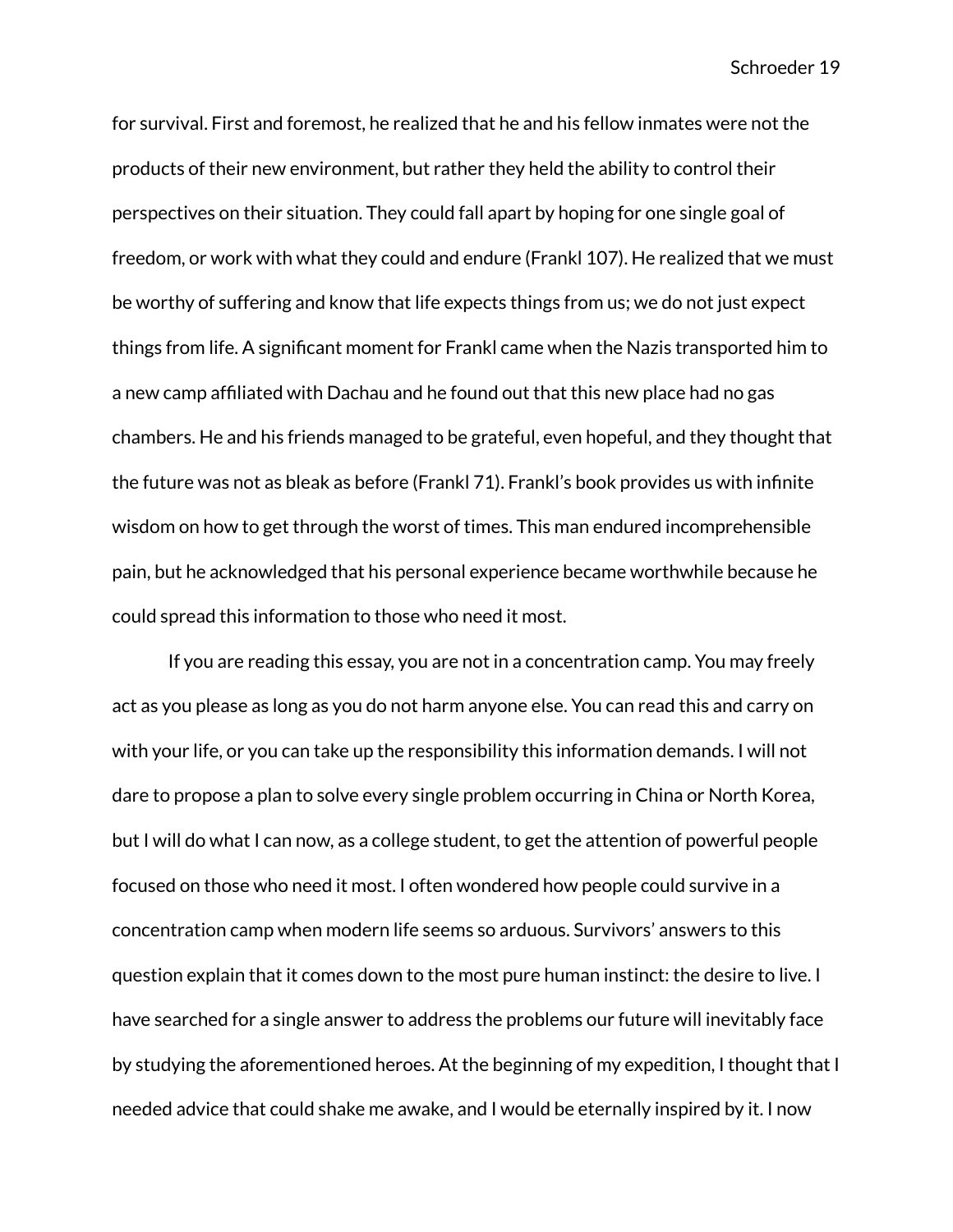realize I can take inspiration for some time, but my motivation must come from within my own willpower to continue fighting for liberation. We owe it to the suffering prisoners, our fellow humans, to meet their desire to live with equally relentless determination.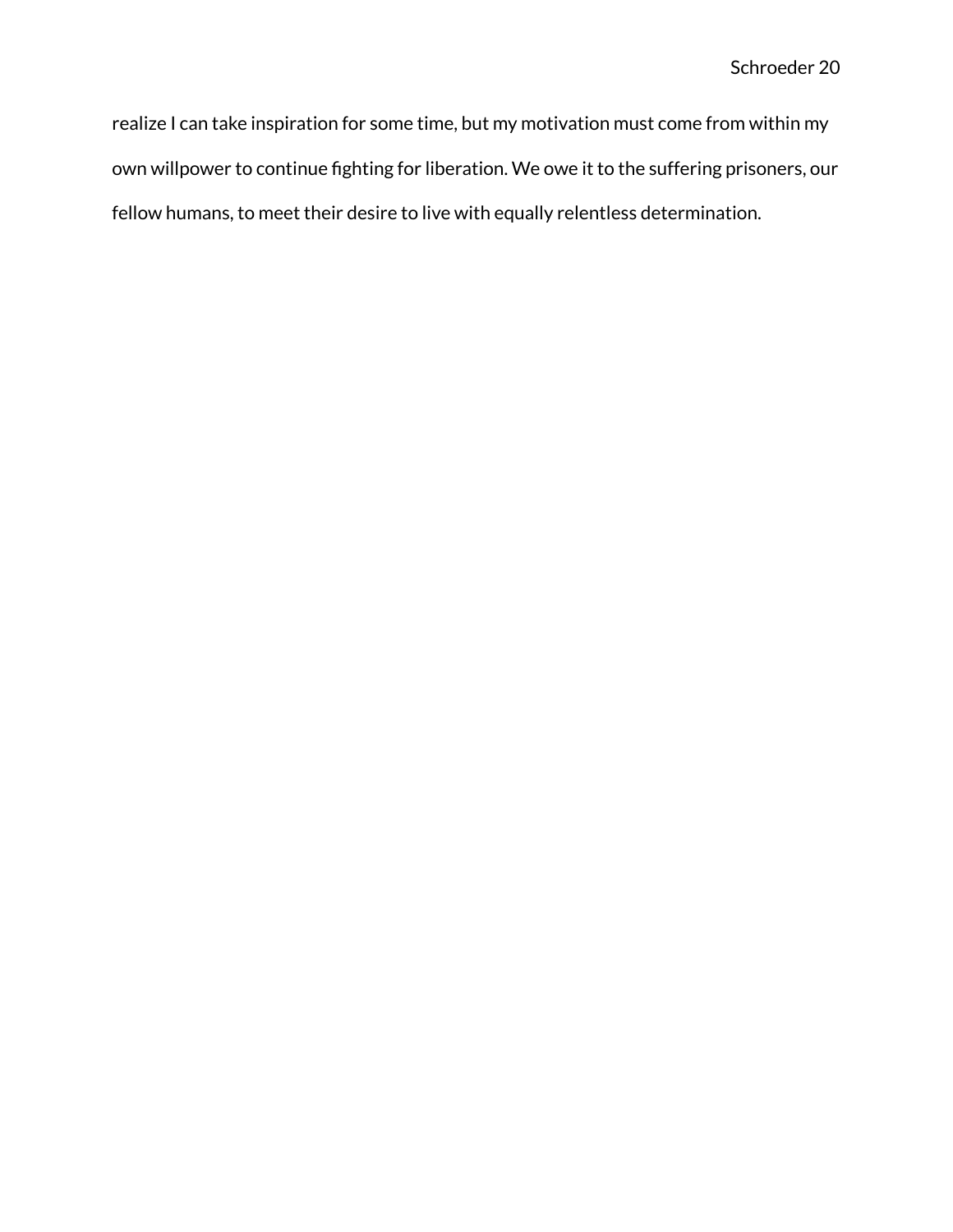#### Works Cited

- Albert, Eleanor. "The China–North Korea Relationship." *Council on Foreign Relations*, 11 July 2006, https://www.cfr.org/backgrounder/china-north-korea-relationship.
- Axe, David. "The National Interest." *The National Interest*, 19 Mar. 2020, https://na tionalinterest.org/blog/buzz/inside-chinas-plan-have-most-powerful-military-204 9-134702.
- Bauerlein, V., & McWhirter, C. (2021, Mar 17). Atlanta shooting suspect told police he targeted massage parlors because of sex addiction; robert aaron long, 21 years old, is charged with eight counts of murder and one count of aggravated assault. Wall Street Journal (Online) Retrieved from http://proxy.augustana.edu:2048/login?url= https://www.proquest.com/newspapers/atlanta-shooting-suspect-told-police-he-t argeted/docview/2501865709/se-2?accountid=8432
- Chang, Iris. *The Rape Of Nanking: The Forgotten Holocaust Of World War II*. Basic Books, 2014.
- Devolder, Katrien. "U.S. Complicity and Japan's Wartime Medical Atrocities: Time for a Response." American Journal of Bioethics, vol. 15, no. 6, Taylor & Francis, 2015, pp. 40–49, https://doi.org/10.1080/15265161.2015.1028659.
- Frankl, Viktor E. *Man's Search For Meaning*. Pocket Books, a Simon & Schuster division of Gulf & Western Corporation, 1963.
- Fridman, Lex. "Yeonmi Park: North Korea | Lex Fridman Podcast #196." *YouTube*, 30 June 2021, https://www.youtube.com/watch?v=usDqSEKDVsA
- Gatehouse, Gabriel on BBC Newsnight. "What is happening to the Uighurs? Exiled Uighurs push for 'genocide' investigation - BBC Newsnight" *YouTube*, 16 July 2020,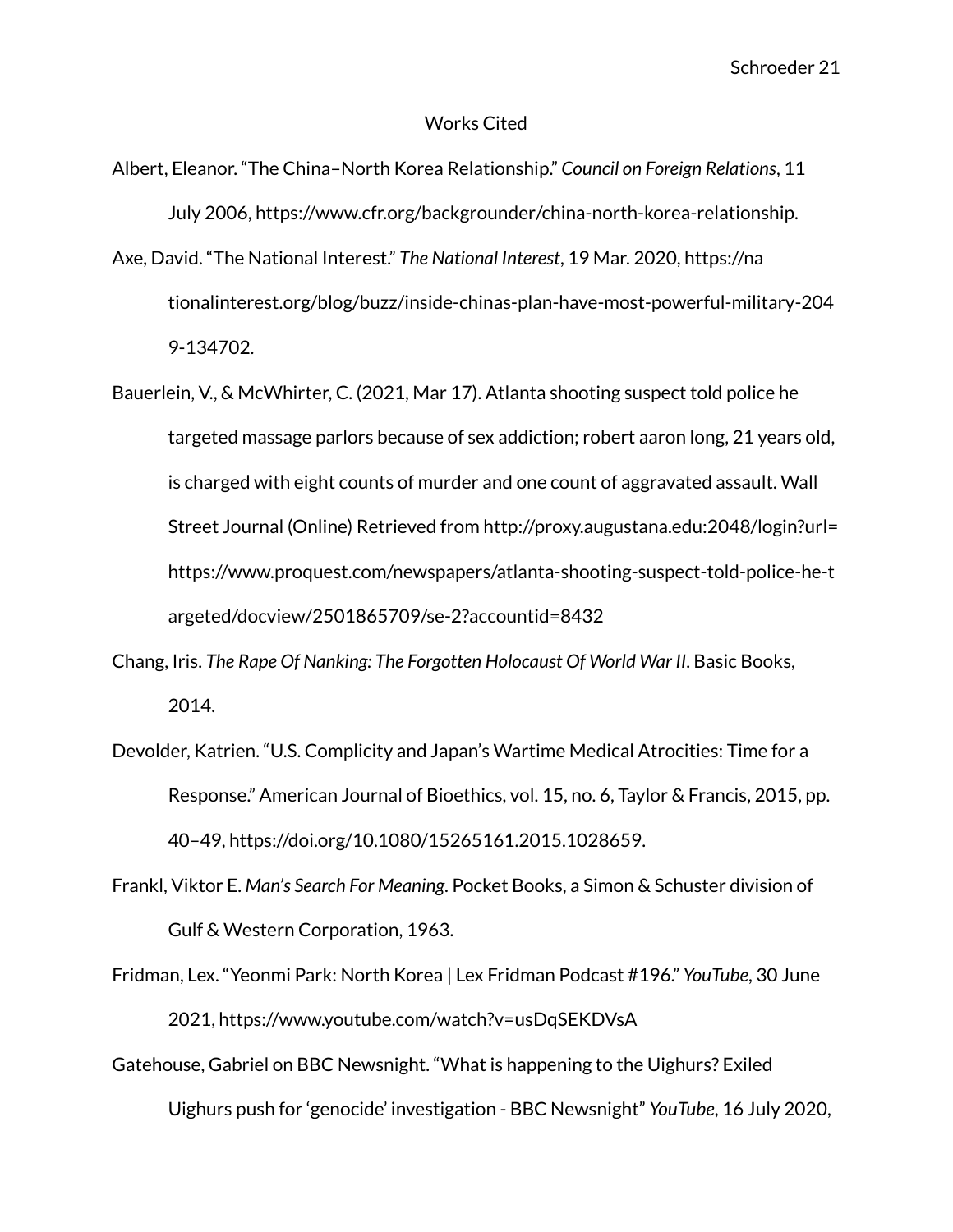https://www.youtube.com/watch?v=lZejLYkCZ3c

Gleckman, Ashton and Benjamin Ferencz. "I Am The Last Surviving Prosecutor of the Nuremberg Trials." *YouTube*, 11 November 2020, https://www.youtube.com/watch? v= FLMRa9WOh4&list=PLEvCAaIOfLrh83zJ6WaJxz3RgVqVwJ36r&index=5 Kristof, Nicholas D., and Sheryl WuDunn. *China Wakes: The Struggle for the Soul of a Rising*

*Power*. Vintage, 1995.

- Marquardt, Alex, and Oren Liebermann. "Senior US General Warns China's Military Progress Is 'stunning' as US Is Hampered by 'Brutal' Bureaucracy." *CNN*, 28 Oct. 2021, https://www.cnn.com/2021/10/28/politics/hyten-stunning-china-militaryprogress/index.html.
- McLaughlin, Kathleen E. "Iris Chang's Suicide Stunned Those She Tried so Hard to Help the Survivors of Japan's 'Rape of Nanking.'" *SFGATE*, 20 Nov. 2004, https://www.sfgate.com/entertainment/article/Iris-Chang-s-suicide-stunned-thos e-she-tried-so-2634180.php#taboola-2.
- Moncus, J. J., and Laura Silver. "Americans' Views of Asia-Pacific Nations Have Not Changed since 2018 – with the Exception of China." *Pew Research Center*, 12 Apr. 2021, https://www.pewresearch.org/fact-tank/2021/04/12/americans-views-ofasia-pacific-nations-have-not-changed-since-2018-with-the-exception-of-china/.
- Moon. "TikTok Is Worse Than You Thought." *YouTube*, 31 October 2021, https://www.you tube.com/watch?v=t7STD2ESmWg&t=367s
- Moore, Mark. "John Cena Called 'pathetic' for Apologizing to China over Taiwan Remark." *New York Post*, 25 May 2021, https://nypost.com/2021/05/25/john-cena-slammedfor-apology-to-china-over-taiwan-remark/.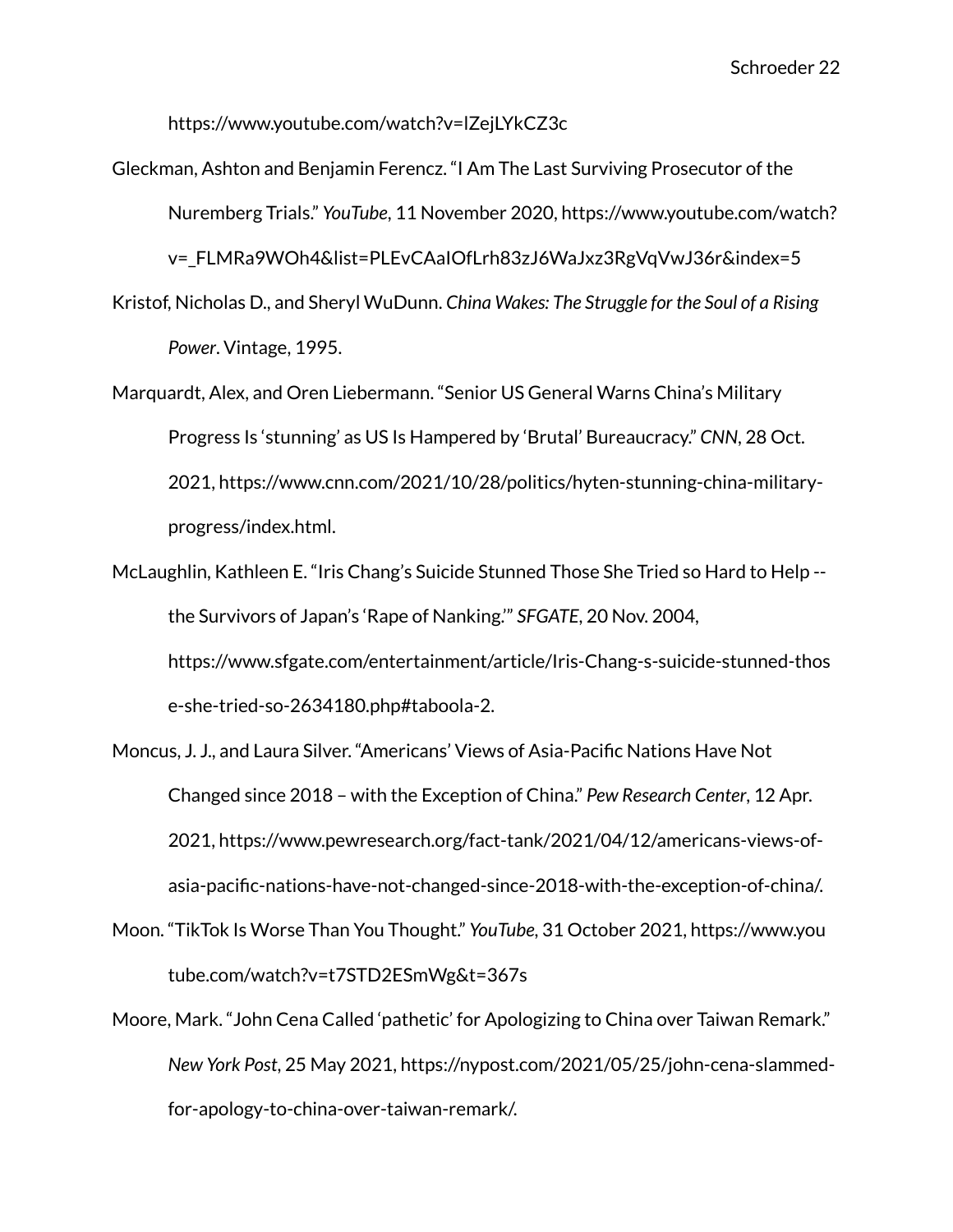- New York Times, The. "How China Is Framing the Hong Kong Protests | NYT News." *YouTube*, 20 August 2022, https://www.youtube.com/watch?v=cMkkS\_pZX1Q
- Park, Yeonmi, and Maryanne Vollers. *In Order to Live: A North Korean Girl's Journey to Freedom*. Penguin, 2016.

Ricks, Thomas E. *Churchill and Orwell: The Fight for Freedom*. Penguin, 2018

- Russell, Nestar. Understanding Willing Participants, Volume 2 Milgram's Obedience Experiments and the Holocaust. 1st ed. 2019, Springer International Publishing, 2019, https://doi.org/10.1007/978-3-319-97999-1.
- Sherwood, Harriet. "Nearly Two-Thirds of US Young Adults Unaware 6m Jews Killed in the Holocaust." *The Guardian*, 16 Sept. 2020, https://www.theguardian.com/world/ 2020/sep/16/holocaust-us-adults-study.
- Shirer, William L. *The Rise and Fall of the Third Reich: A History of Nazi Germany*. Simon and Schuster, 1959.
- Sisak, Michael R. "WLNS 6 News." *WLNS 6 News*, 31 Mar. 2021, https://www.wlns.com /news/man-who-beat-up-asian-american-woman-arrested/.

Specter, Emma. "The 'Mulan' Controversy, Explained." *Vogue*, 8 Sept. 2020,

https://www.vogue.com/article/mulan-reboot-controversy-explained.

- Stahlman, Sarah. "China's Peaking Power: An Interview with Michael Beckley." *American Enterprise Institute - AEI*, 12 Nov. 2021, https://www.aei.org/op-eds/chinas-peakingpower-an-interview-with-michael-beckley/.
- "Taiwan's Pursuit of Democracy and Freedom Is Not a Crime: Tsai Ing-Wen." *MSN*, https://www.msn.com/en-in/news/world/taiwans-pursuit-of-democracy-and-freed om-is-not-a-crime-tsai-ing-wen/ar-AASkHZO. Accessed 5 Apr. 2022.